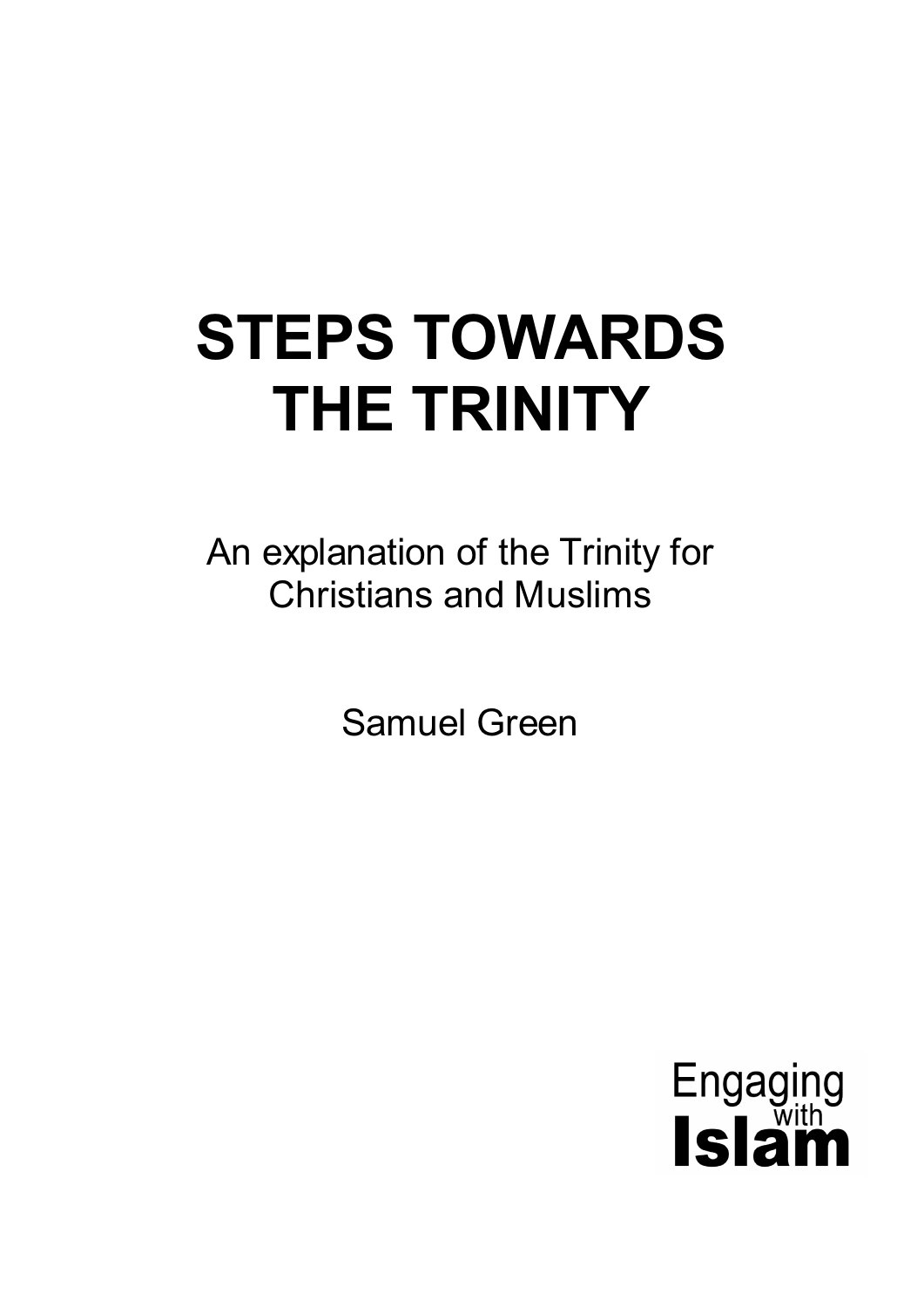Unless otherwise indicated, Scripture quotations in this booklet are from the HOLY BIBLE, NEW INTERNATIONAL VERSION. Copyright © 1973, 1978, 1984 by International Bible Society. Used by permission of Zondervan Publishing House. All rights reserved.

*Steps Towards the Trinity - An explanation of the Trinity for Christians and Muslims* Copyright © Samuel Green 2016. All rights reserved.

Download a printable version of this and other booklets at engagingwithislam.org/evangelistic-resources/

engagingwithislam.org

June, 2016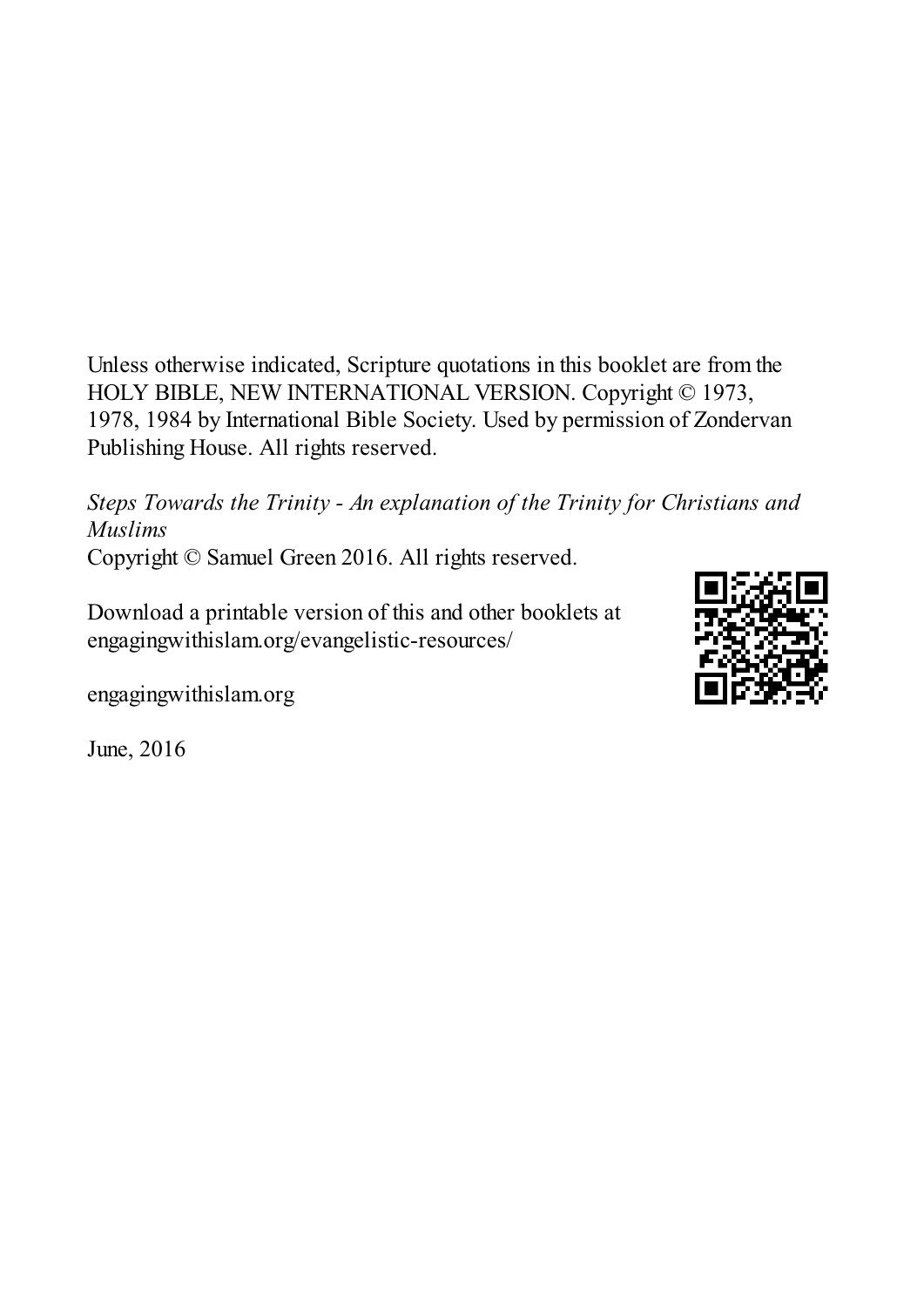#### **Contents**

Introduction, p. 1

- 1. We do not learn about Christianity from the Qur'an. p. 2
- 2. What is the Bible? p. 3
- 3. The Oneness and Diversity of God, p. 5
- 4. Transcendent and Spatial Existence, p. 8
- 5. The Father, Son, Spirit Relationship, p. 10
- 6. Jesus, the Holy Spirit, and the Trinity, p. 13
- 7. The Trinity, Reason, and the Personal Nature of God, p. 19
- 8. The Qur'an and the Trinity, p. 20

Conclusion, p. 23

Bibliograpy, p. 24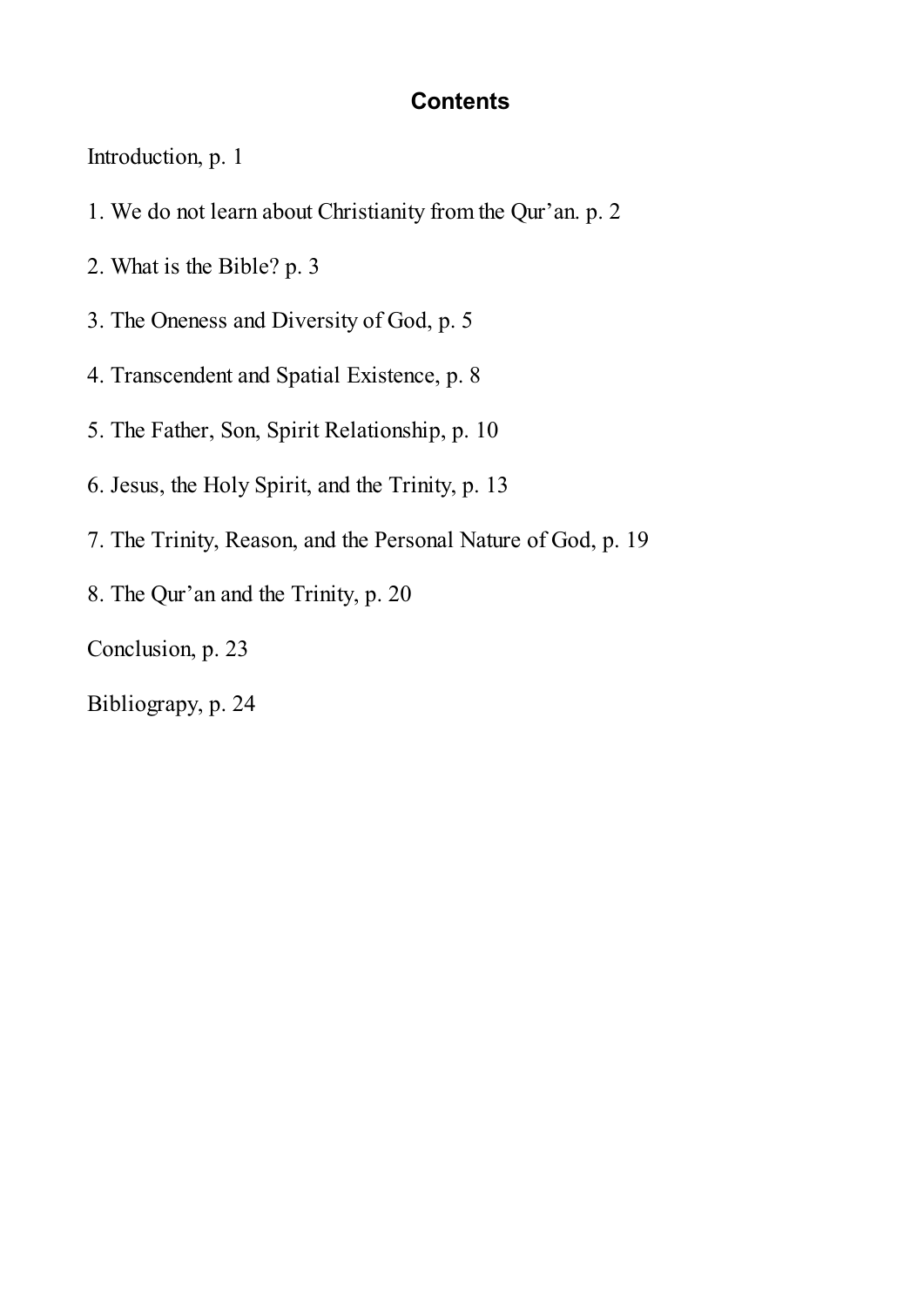## **Introduction**

Who is God and what is God like? This is an important question, and when Christians and Muslims discuss this question the subject of the Trinity often arises.

The Christian understanding is that God has both oneness and diversity, that is, the one divine nature of God is shared by the three distinct persons of Father, Son, and Spirit (Trinity). While the common Muslim understanding is that God only has oneness, and that this is absolute oneness (Tawheed). Therefore we have two very different understandings of God.

The Qur'an teaches Muslims to reject the Trinity and so Christians often find themselves being asked by Muslims to defend and explain this teaching. On the other hand, most Christians have never heard about Tawheed, and the issues associated with it, and therefore never ask Muslims to defend and explain this teaching. When it comes to the subject of the Trinity and Tawheed, at the popular level, the discussion has been one way with Muslims asking Christians to defend their position.

This booklet seeks to give a Christian defence of the Trinity and also to ask some questions of Tawheed. The approach will be to work through a series of concepts that provide the foundation for understanding how the Trinity makes logical sense, and fits what the scriptures say. In considering these foundations we will take *steps towards the Trinity* and address many of our assumptions along the way.

If you are a Christian, and a Muslim asks you to explain the Trinity, you may like to read this booklet with them and work through the steps together.

Finally, when a Muslim asks a Christian to explain the Trinity, they are in fact asking them to explain the very heart and nature of God. This is a profound question for any religion, not just Christianity, and when Muslims try to explain the heart and nature of God, as we shall see, they find this difficult. It is in fact the biggest question in the history of the universe, therefore we must not trivialise it, but understand that it requires effort, and give it the proper respect that it is due.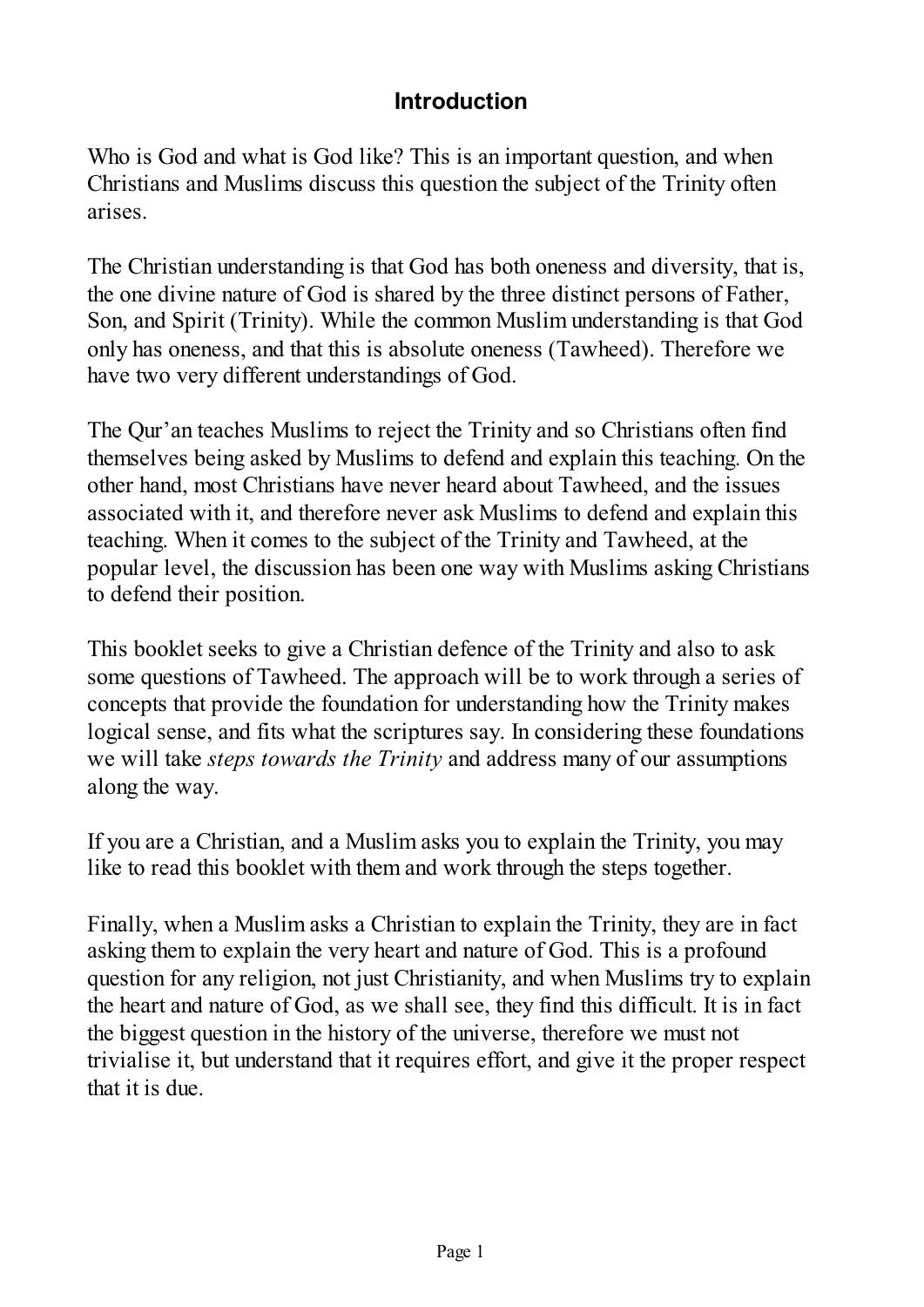## **We do not learn about Christianity from the Qur'an.**

If we want to understand Islam we should read the Qur'an, Hadith, and speak with Muslims; if we want to understand Buddhism we should read Buddha's sermons and talk with Buddhists; and if we want to understand Christianity we should read the Bible and talk with Christians. This may sound obvious but many Muslims think they understand Christianity from reading the Qur'an.

The Qur'an speaks about Christians and their beliefs on many occasions. It prepares Muslims to talk to Christians, and as a result Muslim may feel they understand Christianity, and why it is wrong, from reading the Qur'an. However, the Qur'an has an outsider's view of Christianity and does not explain Christian beliefs properly. The doctrine of the Trinity is a case in point. In the Qur'an the Father, Son, Spirit relationship is *never* mentioned, instead, when the Qur'an speaks about *three* it refers to God, Mary, and Jesus:

They are unbelievers who say, "God is the Third of Three". No god is there but One God. ... The Messiah, son of Mary, was only a Messenger; Messengers before him passed away; his mother was a just a woman; they both ate food<sup>1</sup>. (Qur'an 5:73-75, Arberry)

And when God said (to Jesus), "O Jesus son of Mary, did you say to men, 'Take me and my mother as gods, apart from God?'" (Qur'an 5:116, Arberry)

How this understanding of the Trinity arose in the Qur'an is debated by scholars<sup>2</sup>. Whatever the reason may be, the simple fact is the Trinity is not understood as God, Mary, and Jesus, but the Father, Son, and Spirit. This means we do not learn about Christian beliefs by reading the Qur'an. If we wish to understand Christianity and the Trinity properly we must read the Bible and listen to Christians.

This is the first step we need to be clear about: We learn about the Trinity from the Bible and not the Qur'an.

<sup>&</sup>lt;sup>1</sup> *They both ate food*, that is, they were both mortal.

<sup>&</sup>lt;sup>2</sup> Possibly from the Orthodox reply to Adoptionism that Mary is the mother of God; or from the actions of the Collyridians.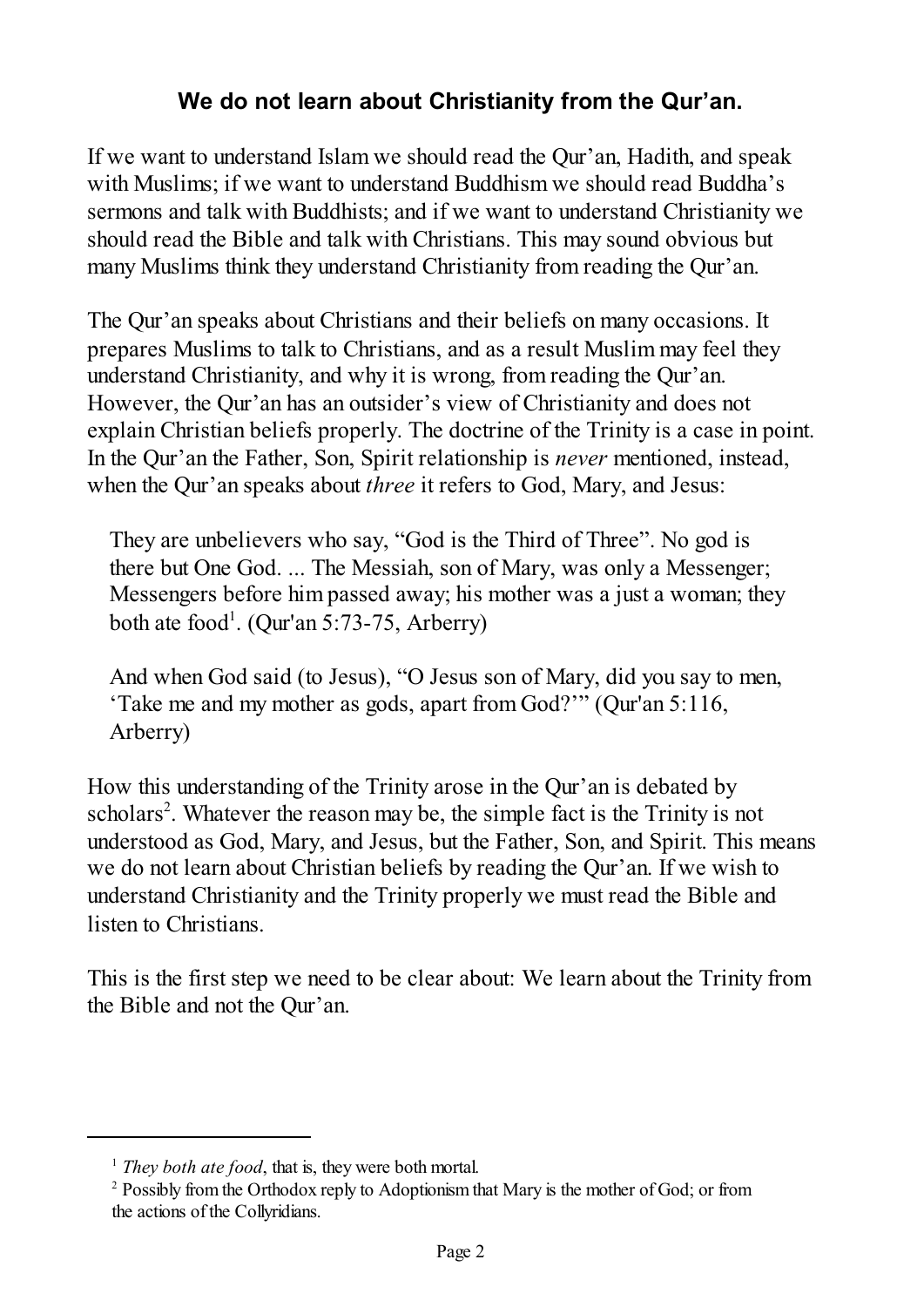# **What is the Bible?**

In the first step we saw that we do not learn about Christianity from reading the Qur'an but from reading the Bible. But what is the Bible? What is this book that Christians get their beliefs from, and in particular this belief about the Trinity.

It is common for people to assume that the Bible are the Qur'an are basically the same, and that just as Christians get their beliefs from one book, the Bible, so too Muslims get their beliefs from one book, the Qur'an. But this is not the case. The Bible and Qur'an are very different at one major point: what they contain.

The Bible is not one book but a collection of many books from different prophets, from different locations, in different languages, over about a 1500 year period. It contains the Law of Moses (Torah), the Psalms of David, the books of Solomon, the books of the prophets Isaiah, Jeremiah, Ezekiel, Daniel, Hosea, Joel, Amos, Obadiah, Jonah, Micah, Nahum, Habakkuk, Zephaniah, Haggai, Zechariah, Malachi, and others. It has the Gospel of Jesus recorded by Matthew, Mark, Luke, and John, and the writings of the apostles of Jesus.

| <b>THE BIBLE</b>                  |                                                  |  |            |
|-----------------------------------|--------------------------------------------------|--|------------|
| Law of<br><b>Moses</b><br>(Torah) | The Books of the   The Psalms<br><b>Prophets</b> |  | The Gospel |
| -- c. 1500 years                  |                                                  |  |            |

Why do Christians have all these books in the Bible? The answer is simple: Christians accept all the prophets and make no distinction between them, therefore, they have all these books in the Bible so they can read them. What Christians believe about God comes from reading all of the books of the prophets.

When God reveals himself to us it is not a matter of dumping data as fast as possible, rather, to reveal a person requires time, and because it requires time it is progressive. We see this in the Torah where God revealed more of himself to Moses than he did to Abraham, Isaac, and Jacob:

God also said to Moses, "I am the LORD. I appeared to Abraham, to Isaac and to Jacob as God Almighty, but by my name the LORD (Yahweh) I did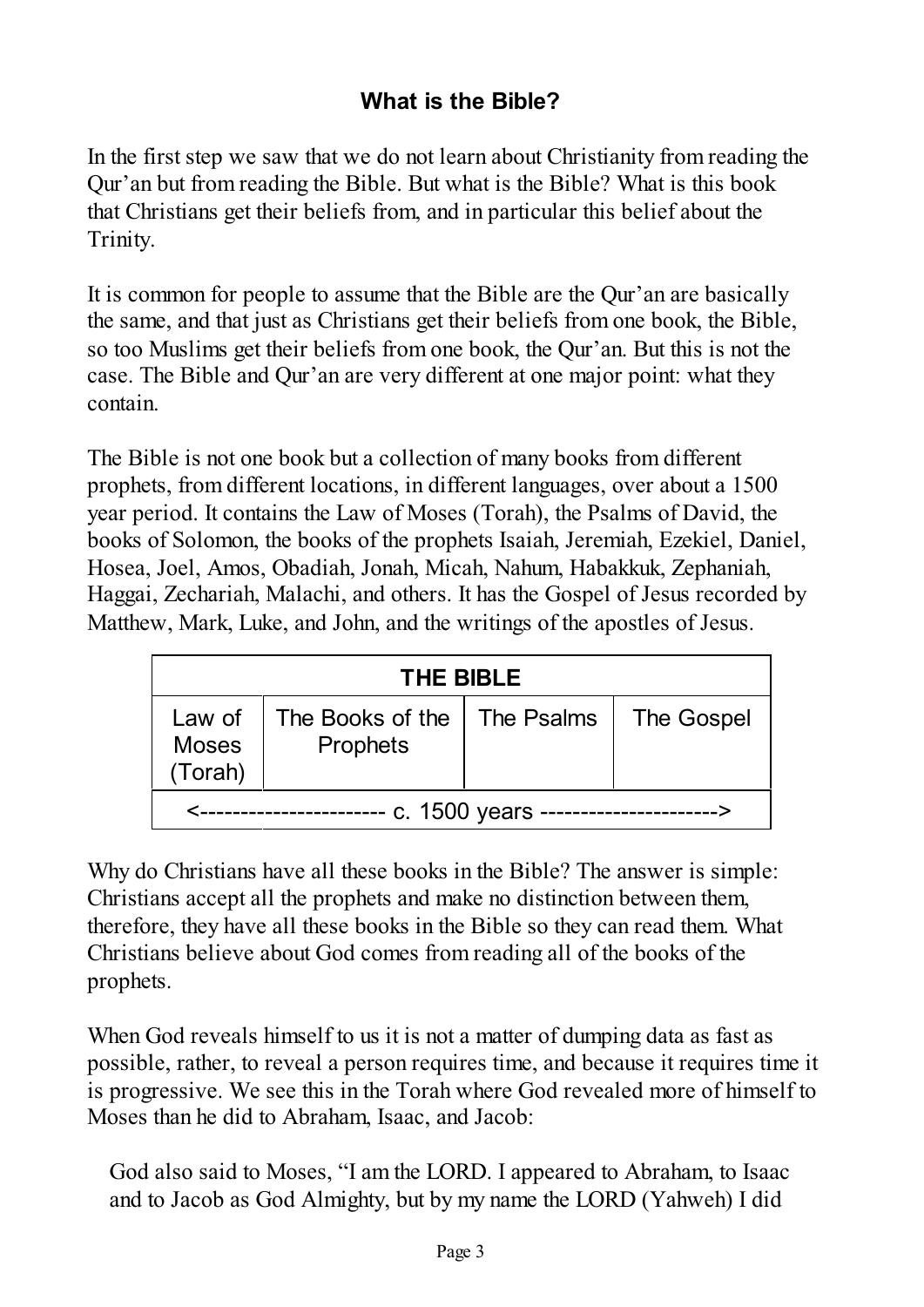not make myself known to them." (Exodus 6:2-3)

Over a long period of time God has spoken through the prophets and progressively explained his name, his actions in history, provided us with concepts to understand him, given us laws to live by, given us ways to approach him, made promises for the future, and the promise to reveal more of himself to us. The Torah, Prophets, Psalms, and Gospel, are the word of God through which God has progressively revealed himself to us over this period of time.

These books build on each other, they are meant to be read together, and together they give us God's complete message. What Christians believe about God comes from reading all of the books of the prophets.

Islam is very different at this point because the Qur'an only contains what Muhammad recited. Thus, what Muslims believe about God comes from one man and not from reading all the books of the prophets. Muslims may say that Muhammad recited the word of God, but the point remains, Islam is still based on one man and what he says to believe about the other prophets. Muslims do not read the books of the other prophets but only Muhammad.



In this way Islam is identical to the Bahai religion, which likewise is based on *one* man who recited to his followers what they are to believe about God, the prophets and their message.

This is the second step we need to be clear about. The Christian understanding of the Trinity, like other Christian beliefs, does not come from *one* man but from the progressive revelation God has given through *all* the prophets.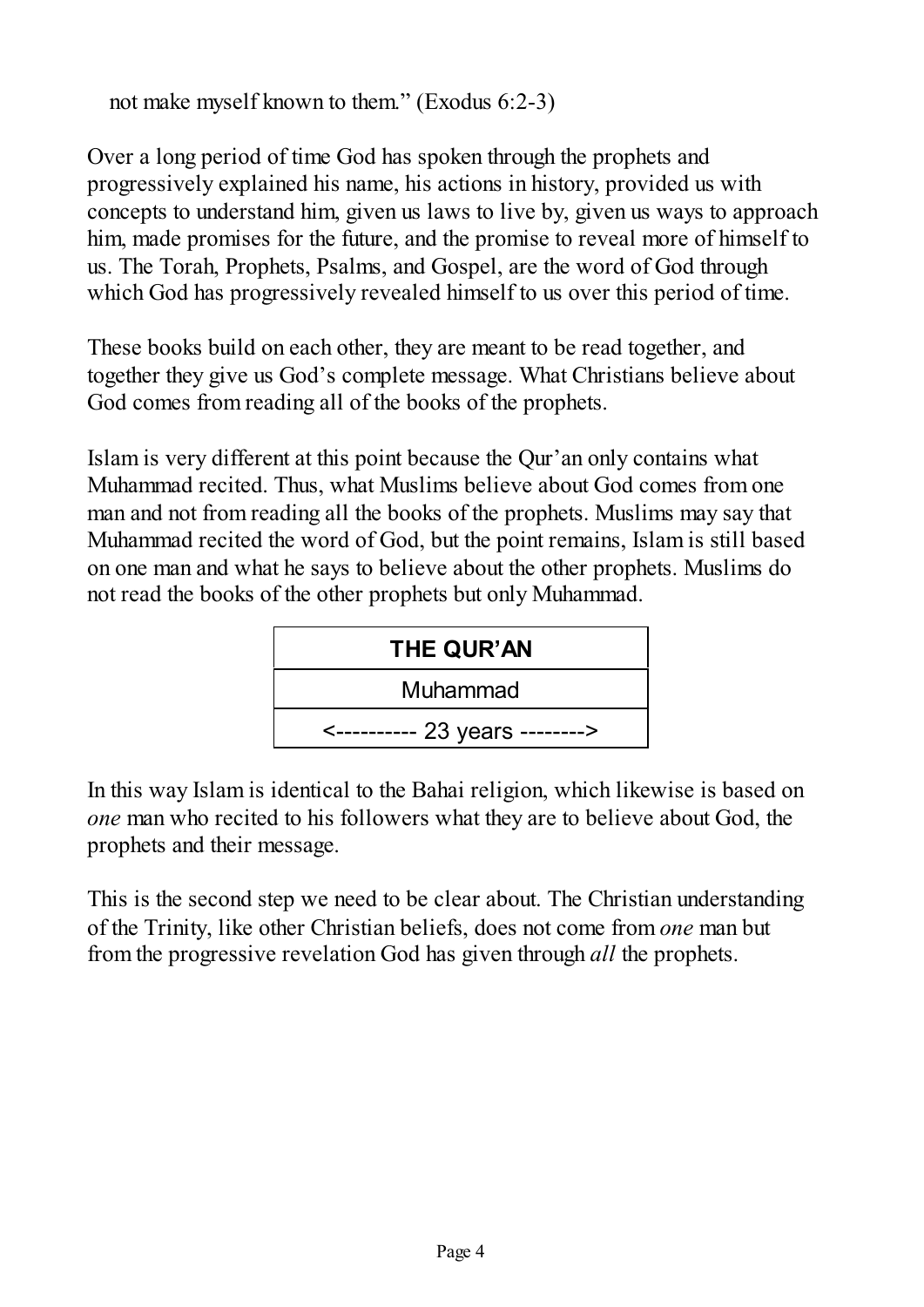# **The Oneness and Diversity of God**

The next step is to deal with the assumptions we have regarding the oneness and diversity of God. For many Christians and Muslims this is the hardest step because it is the one we have had the least experience thinking about.

The doctrine of the Trinity teaches that God has both oneness and diversity, that is, there is the one divine nature/essence of God, with a distinction of persons. When Christians explain this oneness and distinction, with various illustrations and scriptural references, the normal Muslim response is to reject these explanations for two reasons:

1. Muslims believe that the oneness of God makes *any* distinction or diversity impossible. Thus the Trinity compromises God's oneness.

2. The Christian description of the Trinity is too complicated to understand whereas Tawheed is simple and easy to understand.

These two reasons are regularly heard at the popular level when Muslim leaders dismiss the Trinity. However, while Muslim leaders at the popular level may say these things, Muslim scholars and philosophers know that it is not that simple. To say that God only has oneness, with no diversity, creates a whole series of logical problems that Muslim scholars have to deal with. To understand why this is the case we need to think about the terms we use to describe God. The key terms for our discussion are:

*Essence*. The essence refers to the nature of God, what God is, his substance. Christians and Muslims agree that God has one essence.

*Attributes*. These refer to the characteristics of God, for example, power, sovereignty, knowledge, speech, life, will, sight, hearing, breath, love, justice, patience, anger, etc. Christians and Muslims agree that there are *many* attributes.

*Person*. That aspect of a being that can consciously relate to others.

These terms are derived from God's revelation of himself in scripture, and it is important to note from them that God does not describe himself in just one way but many: there are different aspects to God. Therefore, limiting a description of God to just the oneness of his essence is completely inadequate, but this is what Islam does, and it creates problems for Muslim scholars.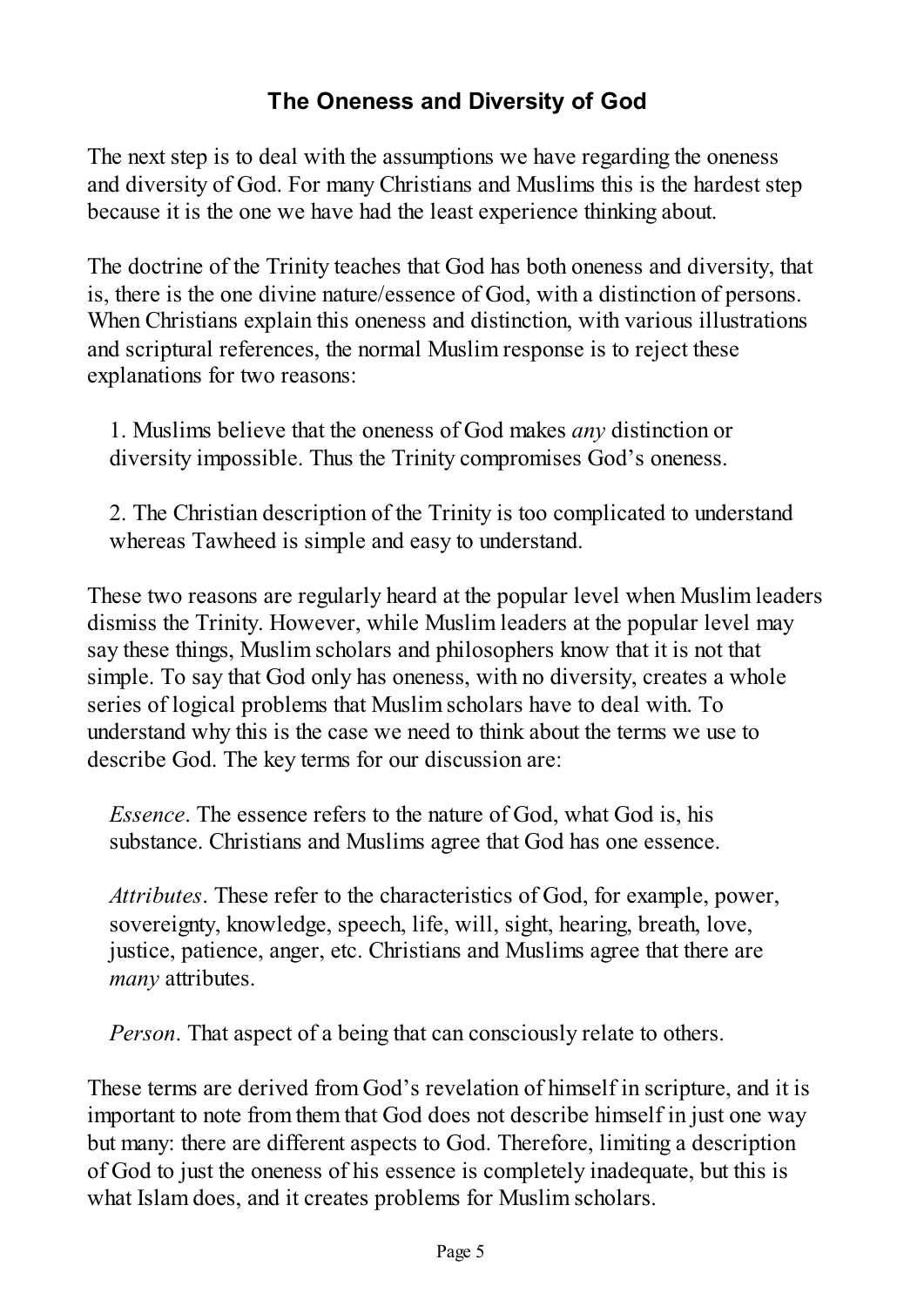In Islam<sup>3</sup> the problem to be solved is, how do the many distinct attributes of God coexist in the oneness of God's essence and still maintain his oneness. Islam maintains that each of God's attributes that are seen in the Qur'an (his power, knowledge, speech, life, will, sight, hearing, hand, breath, etc.) are a *distinct* attribute, yet each one shares fully in the one divine essence. How is this oneness and diversity to be understood? The Islamic doctrine of Tawheed, with it focus on the oneness and singularity of God, finds it difficult to explain this diversity as the following quote shows:

The Ash`aris maintain that the attributes of God are not the essence [dhat] nor are they other than His essence. If it is said that the attributes are the very essence of God (*as the Mu`tazilah and philosophers claim*), then it means that the essence of God is without attributes since they would be one and the same as the essence (*whereas the attributes and essence are understood to be two different things*). However, it is also problematic to say that the attributes of God are totally other than His essence, since it would mean that the attributes may exist separately and die away - whereas this is certainly not the case given that his attributes are eternal. The reality is that there is a special connection between His essence and attributes. His attributes exist in His essence, are eternal in His eternalness, and everlasting with His everlastingness. They have always been with Him and will be that way for eternity. (Muhammad Salih Farfur, *The Beneficial Message & The Definitive Proof in the Study of Theology*, (Trans: Wesam Charkawi) 2010, p. 119, underline added.)

This quote is an example of Muslim scholars trying to coherently describe the oneness and diversity of God. That is, Muslim scholars do not simply believe that God only has oneness; they also acknowledge that God has an aspect of diversity. This is very important to realise because Christians and Muslims often assume that it is only Christians who have to explain God's oneness and diversity when in fact Muslims have to explain it too.

For the author of the previous quote the problem of understanding how God can have both oneness of essence and yet diversity of attributes is solved by saying there is a *special connection* between them. But, saying a special connection is not an explanation; it is just acknowledging that both oneness and diversity are true, and there must be *some* connection between them. For the Ash`aris the solution was expressed with the famous Arabic saying *bi-la kayfa* (without asking how).

<sup>3</sup> Christianity examines this question too in the doctrine of God's *simplicity*.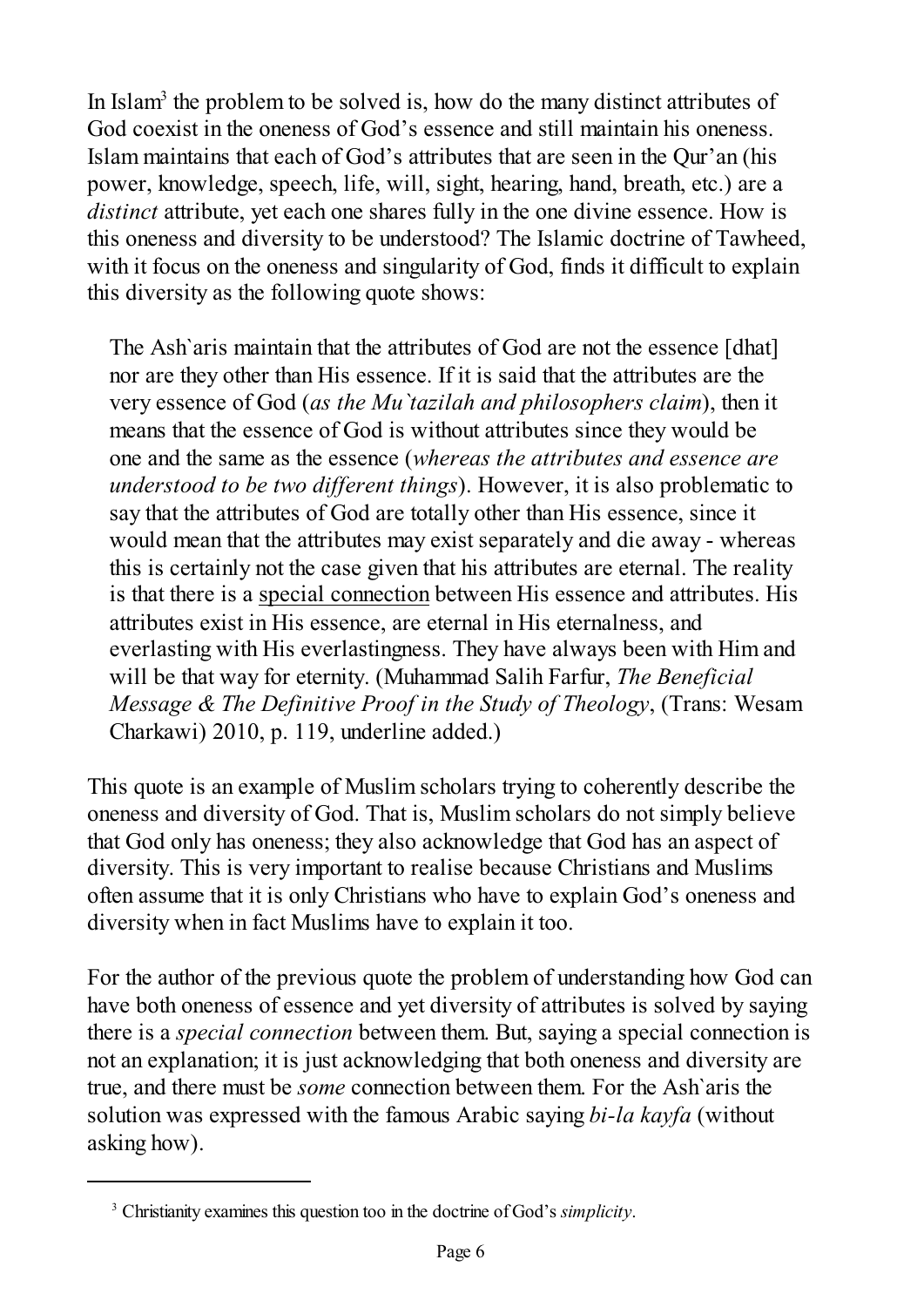Not only does Islam wrestle to explain the oneness of God's essence with the diversity of his attributes; it also wrestles to explain how a God of absolute unchanging oneness can have diverse personal actions that interact with creation. Different Muslim groups answer these questions differently and disagree with each other sharply. That is, Muslim leaders do not agree about Tawheed.

One famous example of this is regarding the nature of the Qur'an: Is the Qur'an created or uncreated? The Mu`tazilites said it was *created* because they wanted to maintain the oneness of God's uncreated essence. However, the Ash`aris said the Qur'an is *uncreated* because it is the speech of God and therefore one of his eternal attributes - and God does not create his own attributes. The Ash`aris position is now the orthodox belief in Islam, but consider what this means: The Qur'an is *distinct* from God yet shares in his uncreated, divine, eternal nature; this is oneness and diversity! In practice, Islam believes that God has an aspect of oneness and an aspect of diversity just as Christians do.

The point of this discussion is simply this: Muslims say to Christians that the Trinity compromises God's oneness and is too complicated to understand. But as I have shown, Islam likewise has a belief in both God's oneness and diversity, and has had little success in explaining this to anyone; in fact most Muslims know nothing about this Islamic teaching.

Therefore, if you are a Christian do not be deceived by the Muslim claim that Islam is obvious simple monotheism. It is not.

If you are a Muslim, then understand that you already believe, like Christians, that God has both oneness and diversity, and that this diversity does not compromise his oneness. You therefore have no logical grounds for rejecting the possibility of the Trinity.

This is the third step: Christianity and Islam both<sup>4</sup> have some understanding of God's oneness and diversity. The question is, what is the character of this diversity?

<sup>4</sup> In fact every religion and philosophy does.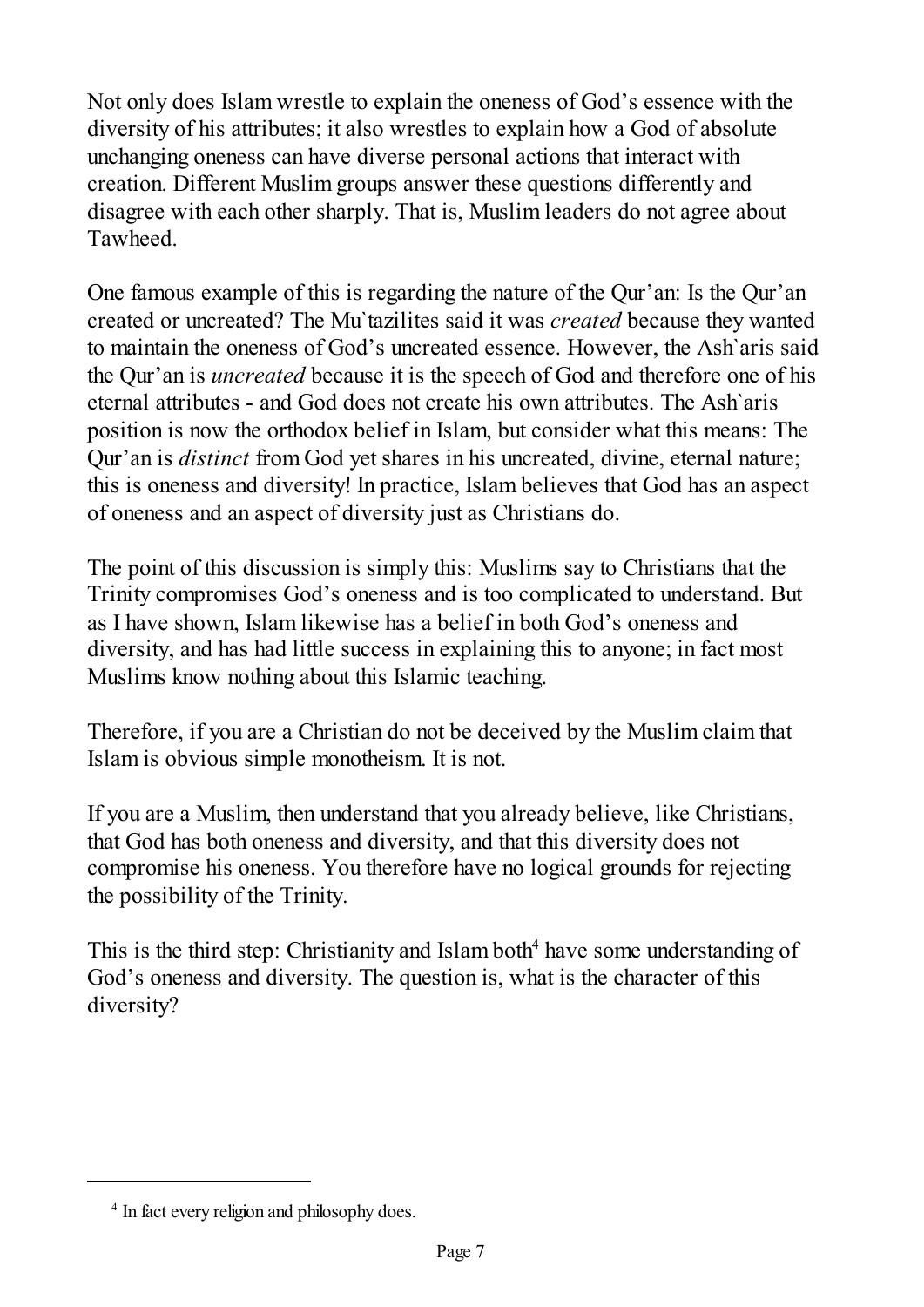## **Transcendent and Spatial Existence**

The next step is to look at our assumptions regarding personal spatial existence. That is, how do persons exist?

When it comes to the personal nature of God, Christians and Muslims both have questions to answer. For the Christian the question is how do the three persons of Father, Son, and Spirit share the one divine essence? For the Muslim the question is how can a God of absolute oneness be a person at all? I will only consider the Christian question in this chapter.

The Christian claim is that the one divine essence is shared by three distinct persons. In response to this it is quite common for those who reject the Trinity to say something like: "How can three be in one? This doesn't make sense." Therefore, how can a Christian understand and explain this belief?

Firstly, we must not use our own experience of being a person to define what God's experience of being personal must be. Humans are part of creation and three dimensional space and time, but God transcends creation, space, and time. Therefore it is not valid to project our understanding of a person on to God who transcends our experience of creation, space and time. We must not use ourselves as the standard for God. How do transcendent persons exist beyond three dimensional space and time? Why can't three be in one?

Secondly, human personal experience is actually not straight forward. Both the Christian and Muslim scriptures give examples of complex human personal existence. For the Christian we see that God personally dwells *in* us:

And I (Jesus) will ask the Father, and he will give you another Counsellor to be with you forever - the Spirit of truth. The world cannot accept him, because it neither sees him nor knows him. But you know him, for he lives with you and will be *in* you. (John 14:16-17)

Jesus replied, "If anyone loves me, he will obey my teaching. My Father will love him, and we will come to him and make our home with him." (John 14:23)

And in (Jesus) you too are being built together to become a dwelling in which God lives by his Spirit. (Ephesian 2:22)

(T)he one who is in you is greater than the one who is in the world. (1 John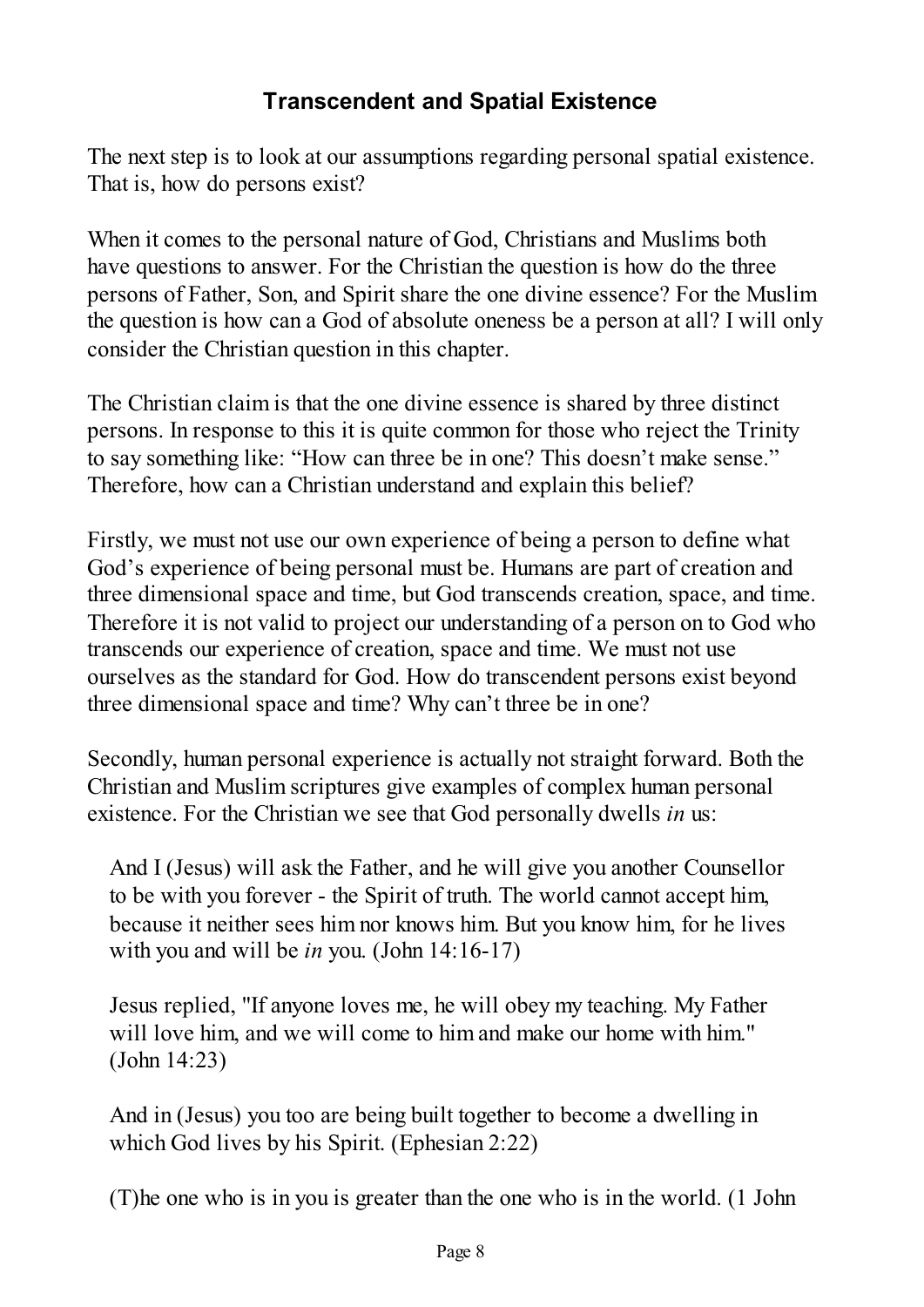4:4)

God personally dwells in Christians by his Spirit, and this is something Christians rejoice in; we are not simply one; God is personally in us. The Qur'an too seems to have its own idea about the personal presence of God in us, for it does not view God as remote but intimately present and immanent with all humans.

We created man, and We know what his souls whispers to him, for we are nearer to him than his jugular vein. (Qur'an 50:16, Jones)

Therefore, even in our human experience we can be aware of more than one person in us.

Thirdly, consider spirit beings, they have a degree of transcendence and a different type of spatial existence to humans. We see this in the case of spirit possession. Here one or more spirits indwell one human, that is, there are many in one.

These examples are not presented as illustrations of the Trinity. God is unique. Instead they are meant to show that in both Christianity and Islam how persons exist is not straight forward. Therefore we cannot assume that one being can only have one person. Sometimes there are multiple persons in one being.

Therefore, if you are a Muslim you have no logical grounds for rejecting the possibility of the Trinity at this point. This is the fourth step: to understand transcendent and spatial personal existence.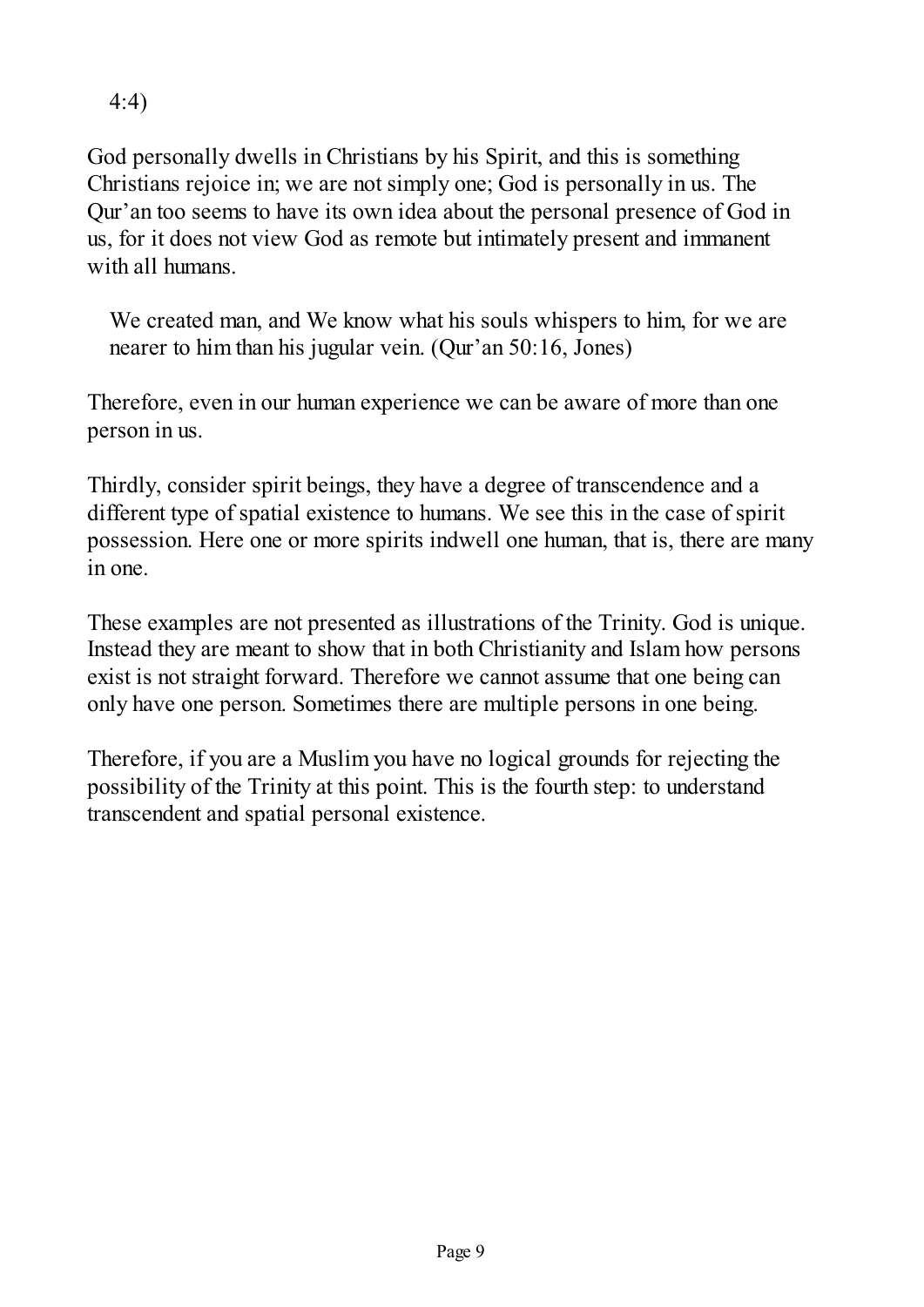# **The Father, Son, Spirit Relationship**

The fifth step is to understand that the Father, Son, Spirit relationship did not begin with Christianity.

It is understandable if a Muslim thinks that it is only Christians who believe in the Father, Son, and Spirit. Christians certainly speak about them the most, but it is a teaching that predates Christianity. It is a teaching found in the prophets who were before Jesus. The following verses are from the Torah, books of the Prophets, and the Psalms. These are the scriptures that existed before Jesus.

We see that the nation of Israel is called the son of God, God is their father, and he moves among them by his Spirit.

This is what the LORD says: Israel is my firstborn son. (Exodus 4:22)

Is he not your Father, your Creator, who made you and formed you? (Deuteronomy 32:6)

I am Israel's father, and Ephraim is my firstborn son. (Jeremiah 31:9)

When Israel was a child, I (God) loved him, and out of Egypt I called my son. (Hosea 11:1)

(God) set his Holy Spirit among them. (Isaiah 63:11)

Therefore, in the prophets before Christianity we see that the Father, Son, Spirit relationship is a way of speaking about God's relationship with his people. Calling God father is one of the most beautiful things we can do.

Secondly, we see that the king of Israel, who was the son of David, the Messiah, is also called the son of God, God is his father, and he is the Spirit filled son.

I (God) will raise up your offspring to succeed you (David) ... I will establish the throne of his kingdom forever. I will be his father, and he will be my son. (2 Samuel 7:12-14)

Do not cast me (David) from your presence or take your Holy Spirit from me. (Psalm 51:11)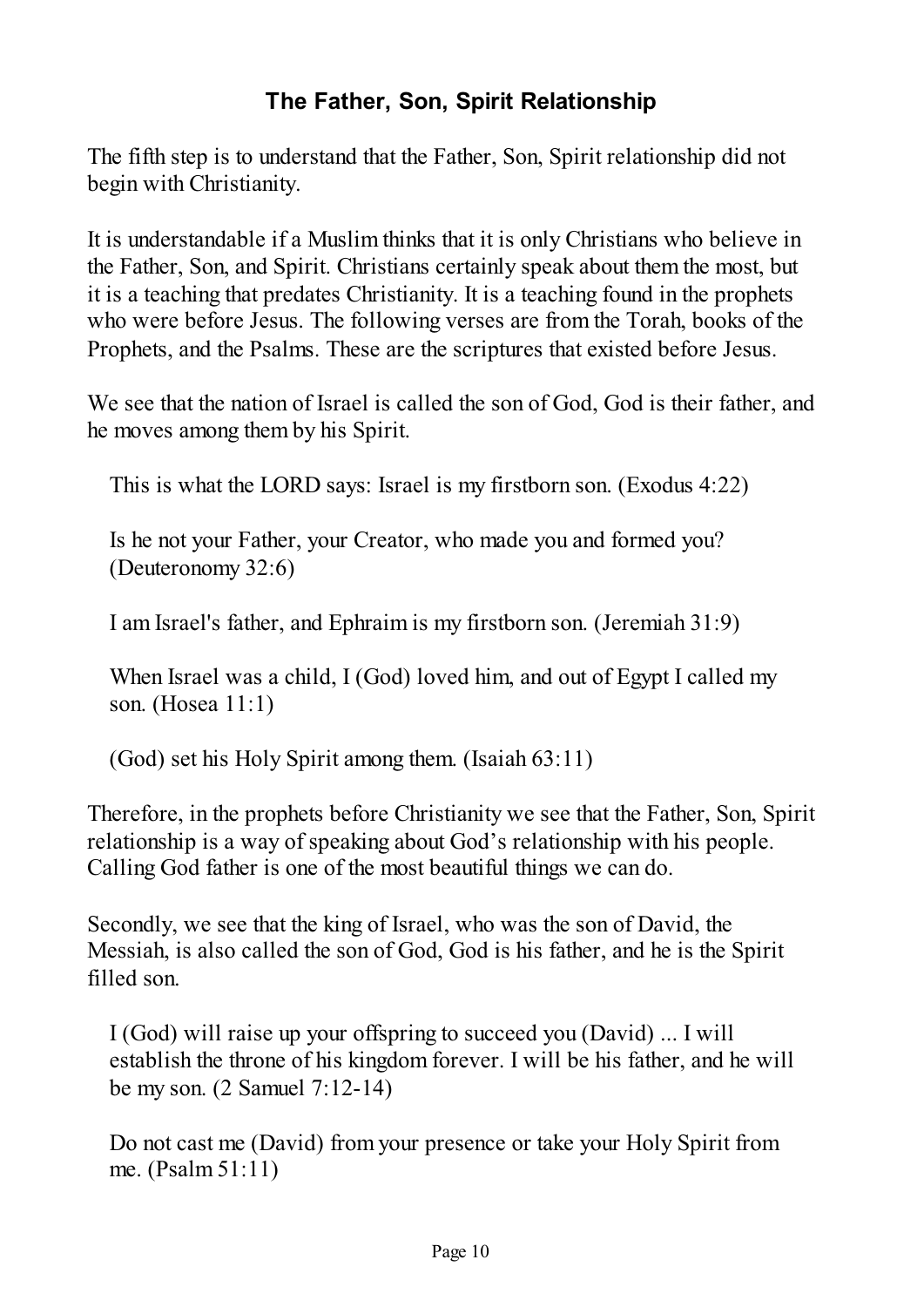He (God) said to me (David): Solomon your son is the one who will build my house and my courts, for I have chosen him to be my son, and I will be his father. (1 Chronicles 28:6)

I will proclaim the decree of the LORD: He said to me, "You are my Son; today I have become your Father." (Psalm 2:7)

Therefore in the prophets before Christianity we see that the Father, Son, Spirit relationship is a way of speaking about God's relationship with his Messiah king.

What did it mean to be a son of God? It meant God was your father, you were his agent in the world who represented him, and you were to display his character, and share in his glory. The nation of Israel and her king, as we would have done, failed to do this. Therefore, God promised that he would send his true son who would truly represent him. This is the promise of the coming Messiah.

For to us a child is born, to us a son is given, and the government will be on his shoulders. And he will be called Wonderful Counselor, Mighty God, Everlasting Father<sup>5</sup>, Prince of Peace. Of the increase of his government and peace there will be no end. He will reign on David's throne and over his kingdom, establishing and upholding it with justice and righteousness from that time on and forever. (Isaiah 9:6-7)

The Spirit of the LORD will rest on him - the Spirit of wisdom and of understanding, the Spirit of counsel and of power, the Spirit of knowledge and of the fear of the LORD. (Isaiah 11:2)

Therefore, when God promises to send the Messiah, we are told he will be the true Spirit filled Son of God.

The point of these examples is to show that the Father, Son, Spirit relationship did not begin with Christianity. It is in fact the message of all the prophets<sup>6</sup>. However, Muhammad denied this message. In the Qur'an, God is not father,

<sup>&</sup>lt;sup>5</sup> The reference to *father* here is another way of saying the Son will be a king. See Isaiah 22:20.

<sup>&</sup>lt;sup>6</sup> Early in the church's history there were different groups who had different opinions about the person and nature of Jesus, but every one of these groups believed in the Father, Son, and Spirit relationship. Where they differed was how to understand the nature of this relationship. No body denied the Father, Son, and Spirit the way Muhammad does.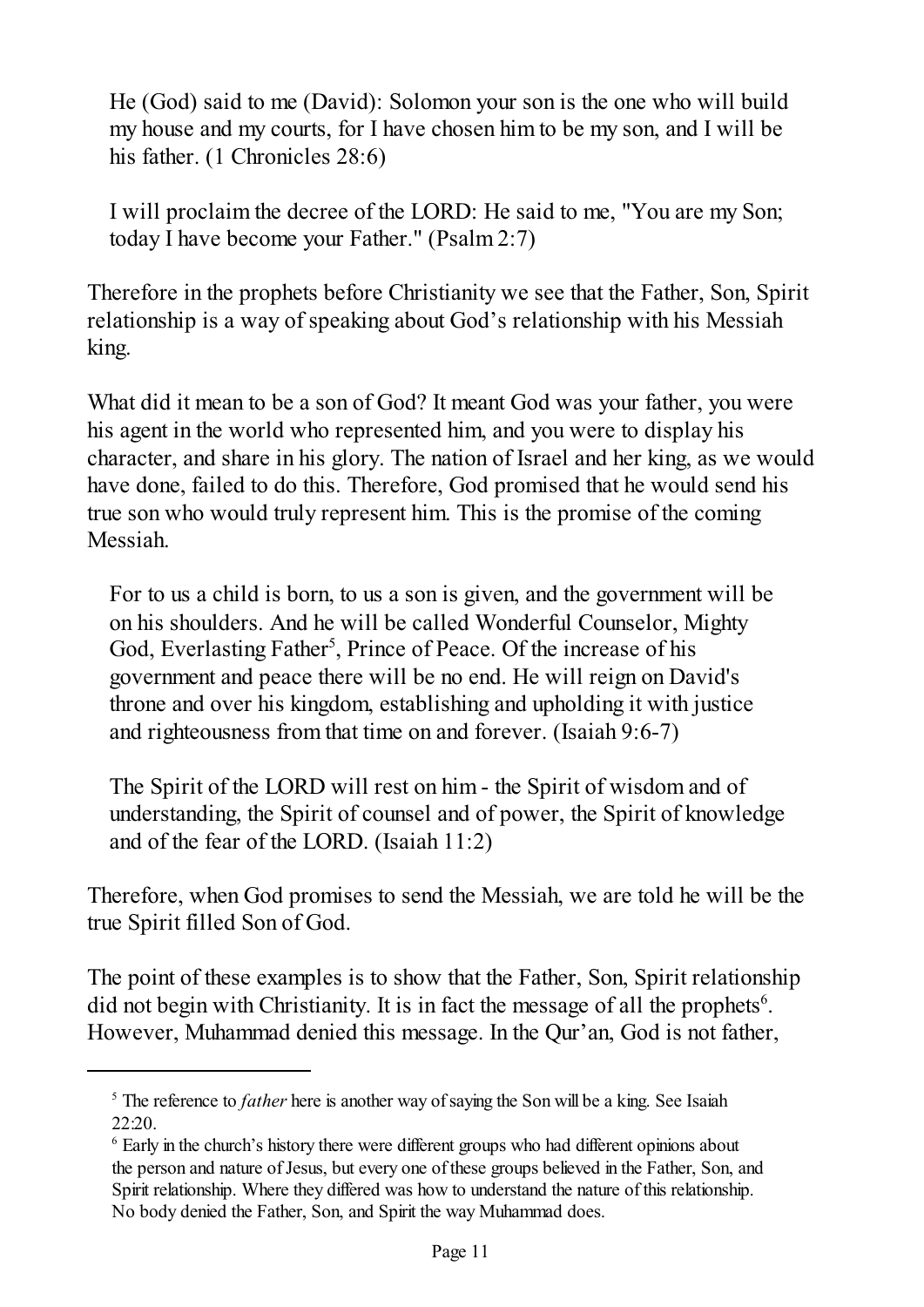and no one in any way can be called the son of God; all you can be is God's slave.

(Both) the Jews and the Christians say: "We are sons of God, and his beloved." Say: "Why then does He punish you for your sins? No, you are but men, of the men he has created ..." (Qur'an 5:18, Yusuf Ali)

O People of the Book! ... Christ Jesus the son of Mary was (no more than) an apostle of God ... Glory be to God: (far exalted is He) above having a son. (Qur'an 4:171, Yusuf Ali)

It is not fitting for the Merciful (Allah) to take to himself a son. There is none in the heavens and the earth who will not come to the Merciful (except) as a slave. (Qur'an 19:92-93, Jones)

To conclude this chapter, if you are a Christian, then be assured that the doctrine of the Trinity has its foundation in the prophets before Jesus.

If you are a Muslim then understand that Christians did not invent the Father, Son, Spirit relationship; nor was it invented at the Council of Nicea. It is the message of all the prophets. You need to ask yourself why does Muhammad deny this basic teaching of all the prophets? Calling God Father is one of the beautiful names of God revealed throughout the prophets, why does Muhammad deny it if he is a true prophet?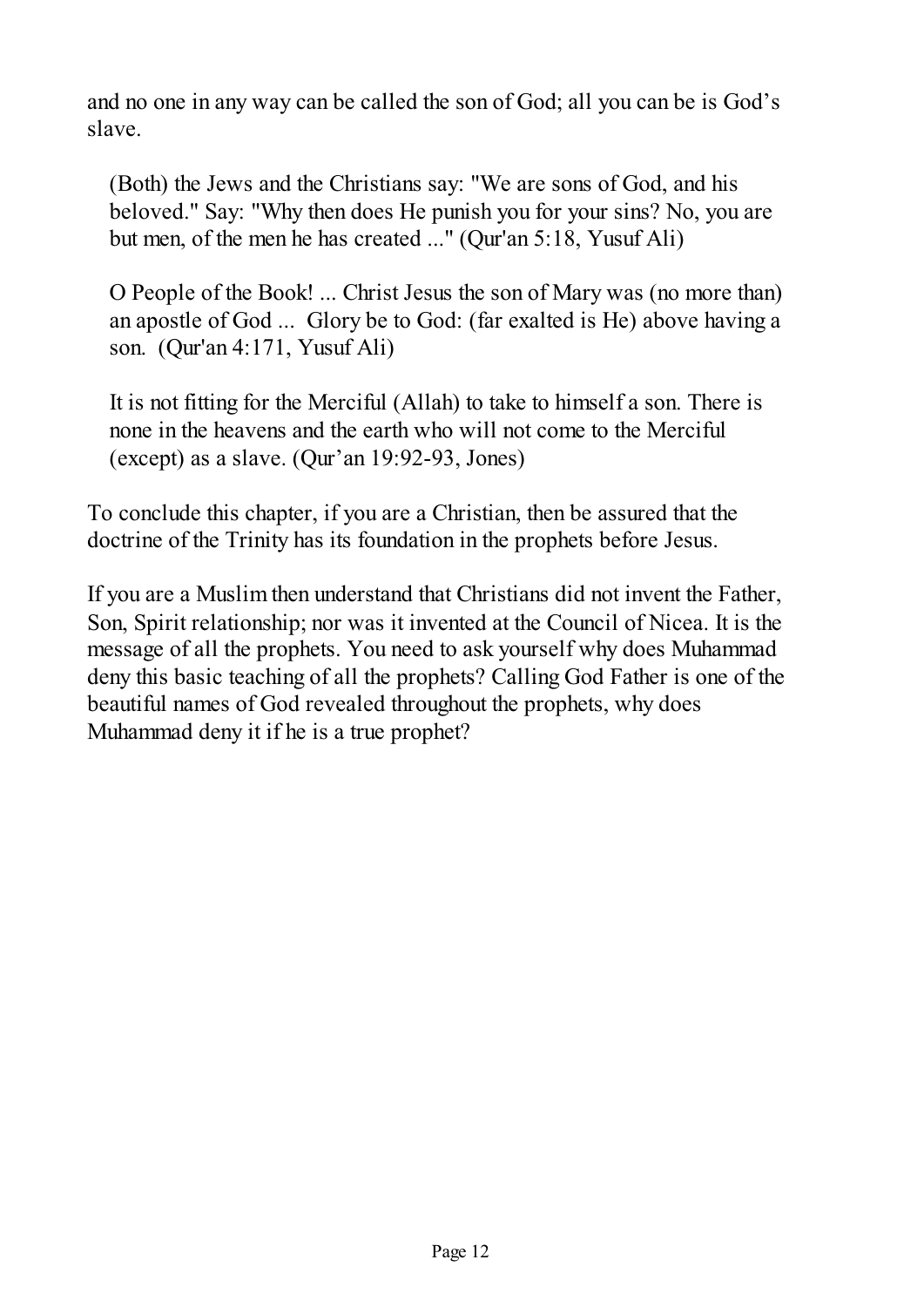## **Jesus, the Holy Spirit, and the Trinity**

We saw in the last chapter that the Father, Son, Spirit relationship is central to the message of all the prophets; and that the promise of the coming Messiah is the promise of the true son. We have also seen in chapter 2 that through the prophets God has been progressively revealing himself to us. With the coming of Jesus all of this comes to its fulfilment. Jesus is the promised Messiah, the true son, and with the coming of Jesus we receive the final revelation of the Father, Son, and Spirit.

#### The Divine Son

Jesus taught that he was more than just a normal son of David:

While Jesus was teaching in the temple courts, he asked, "How is it that the teachers of the law say that the Christ is the son of David? David himself, speaking by the Holy Spirit, declared: 'The Lord said to my Lord: Sit at my right hand until I put your enemies under your feet.' David himself calls him 'Lord.' How then can he be his son?" The large crowd listened to him with delight. (Mark 12:35-37)

And his virgin birth showed he was a unique son:

The angel answered (Mary), "The Holy Spirit will come upon you, and the power of the Most High will overshadow you. So the holy one to be born will be called the Son of God." (Luke 1:35)

The actions of Jesus demonstrate his divinity as he does what only God can do:

- He forgave people their sin (Mark 2:5-7).
- His presence led to a conviction of sin (Luke 5:8).
- He calmed the storm (Psalm  $107:23-30$  > Mark 4:35).
- Walked on water (Job  $9:8 >$  Mark 6:45ff)
- Commanded spirits (1 Kings  $22 >$  Mark 5:7-8)
- Chooses who will be saved (Matthew 11:27).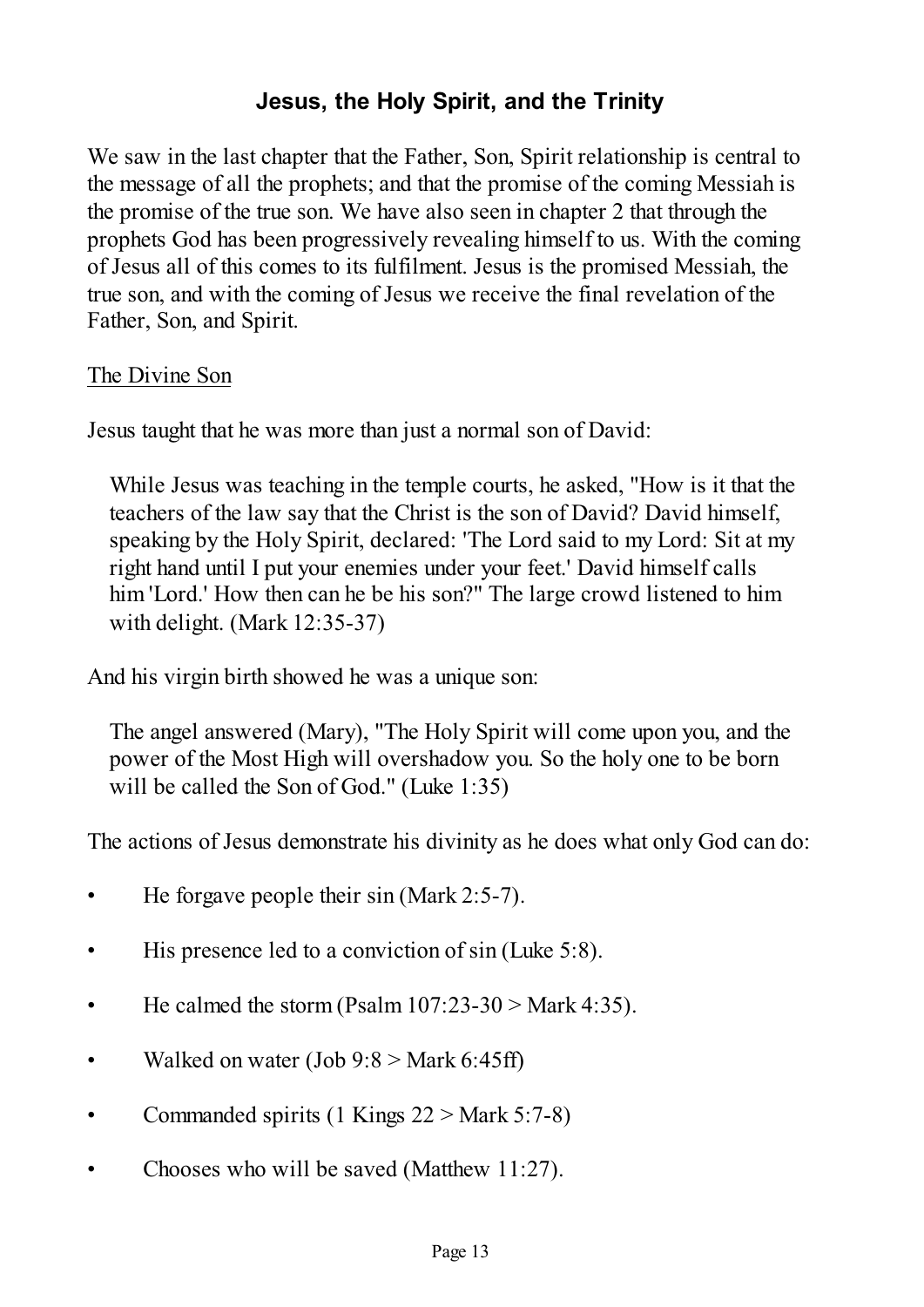- He is the husband to God's people as God is (Isaiah 54:5, Jeremiah 3:14; Ezekiel 16:32, Hosea 1-2 (2:19-20) > Mark 2:19, John 3:29.)
- Jesus says it: Matthew 26:63-66, Mark 12:35ff, John 5:16-23, 8:58, 10:29-39, 14:8-9, Isaiah 44:6 > Revelation 1:17 & 22:13.

The Gospel explains the nature of his sonship:

In the beginning was the Word, and the Word was with God, and the Word was God. (John 1:1)

Jesus is described as the *Word of God*, and there are three observations about this:

1. It is monotheism: there is God and his word.

2. Jesus does not come from God by way of creation for God does not create his word, instead Jesus comes from God by the way God's word does, that is, by nature. Jesus is of the same nature as God.

3. Jesus is a distinct person.

Another important description of Jesus is the following verse:

The Son is the radiance of God's glory and the exact representation of his being, sustaining all things by his powerful word. ... (Hebrews 1:3)

Here Jesus is described as the radiance of God's glory. Again we see the same three points:

1. It is monotheism: God and his glory.

2. Jesus does not come from God by way of creation for God does not create his glory, his glory radiates out from his very nature. Thus, Jesus is of the same nature of God.

3. Jesus is a distinct person. In the Gospel we have the revelation of the true son of God.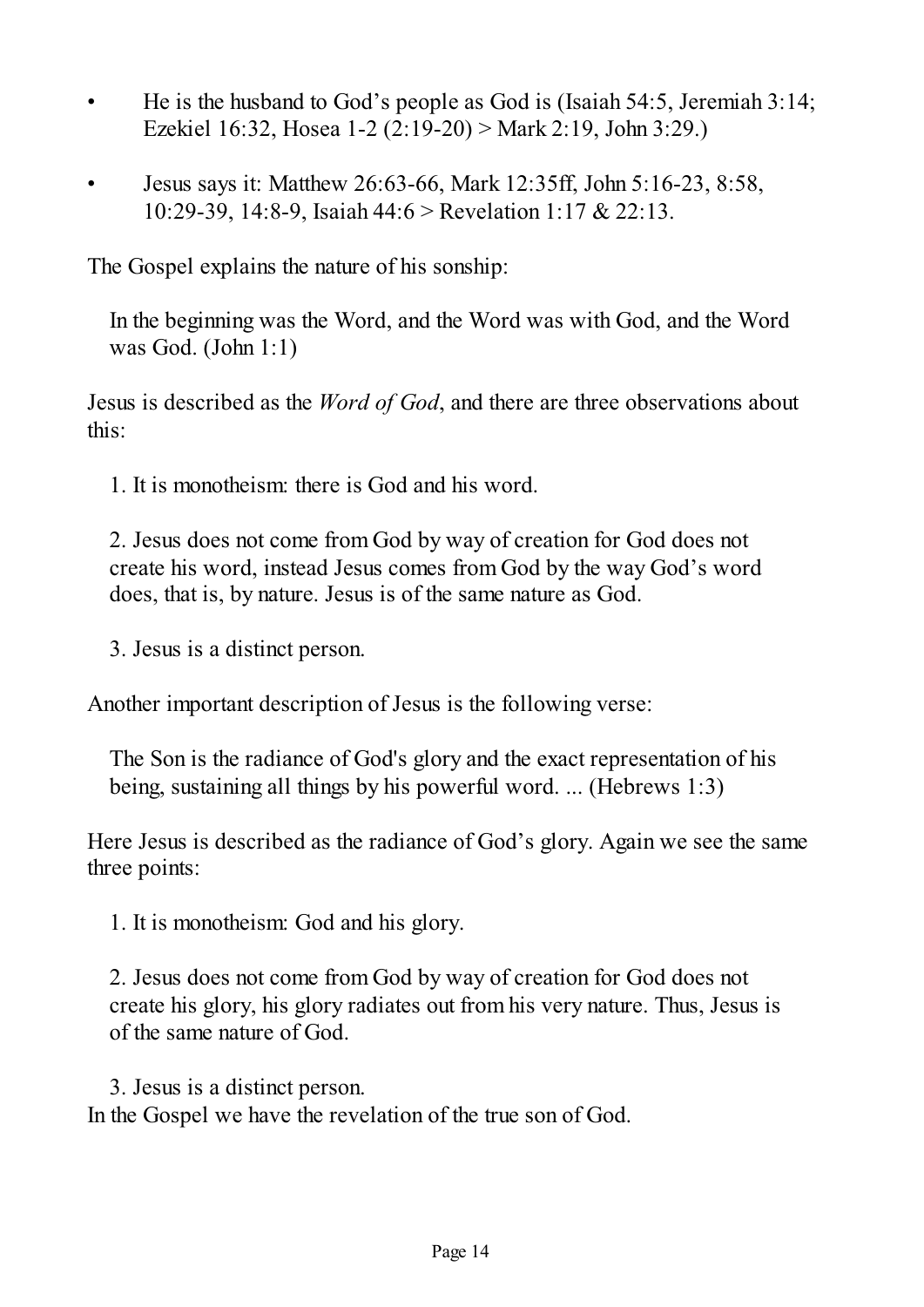#### The Holy Spirit

When we consider the Holy Spirit we likewise see that he is described not as being created by God but as having the same nature as God, for he is described as the very breath of God, and God does not create his own breath:

(T)he LORD God formed the man from the dust of the ground and breathed into his nostrils the breath of life, and the man became a living being. (Genesis 2:7)

The Spirit of God has made me; the breath of the Almighty gives me life. (Job 33:4)

By the word of the LORD were the heavens made, their starry host by the breath of his mouth. (Psalm 33:6)

As we saw with the verses about Jesus, these verses describing the Holy Spirit teach monotheism, show that the Spirit is of the same nature as God, and is distinct.

But the Holy Spirit is not just a power or force; he is spoken of as a person: He is called a counsellor (John 14:16-17), he speaks and sends (Acts 13:2-4), chooses (Acts 20:28), teaches (John 14:26), works and gives (1 Cor. 12:11), can be lied to and tested (Acts 5:3, 9), grieves (Isaiah 63:10, Eph. 4:30), can be blasphemed (Mat. 12:31), he testifies (John 15:26, Rom. 8:16), intercedes for us (Rom. 8:26-27), envies for holiness (James 4:5), searches and knows (1 Cor. 2:10-11), and is the Lord (2 Cor. 3:18).

Therefore, scripture does not describe the Holy Spirit as only a power or force, but as a distinct person of the same nature as God.

#### The Trinity

When God is revealed to us it is the revelation of the Father, the Son, and the Holy Spirit. One God with three distinct persons. It is from this revelation in scripture that Christians have understood God to be Trinity. This understanding comes from reading all of the prophets, and is an expression of the oneness and diversity of God.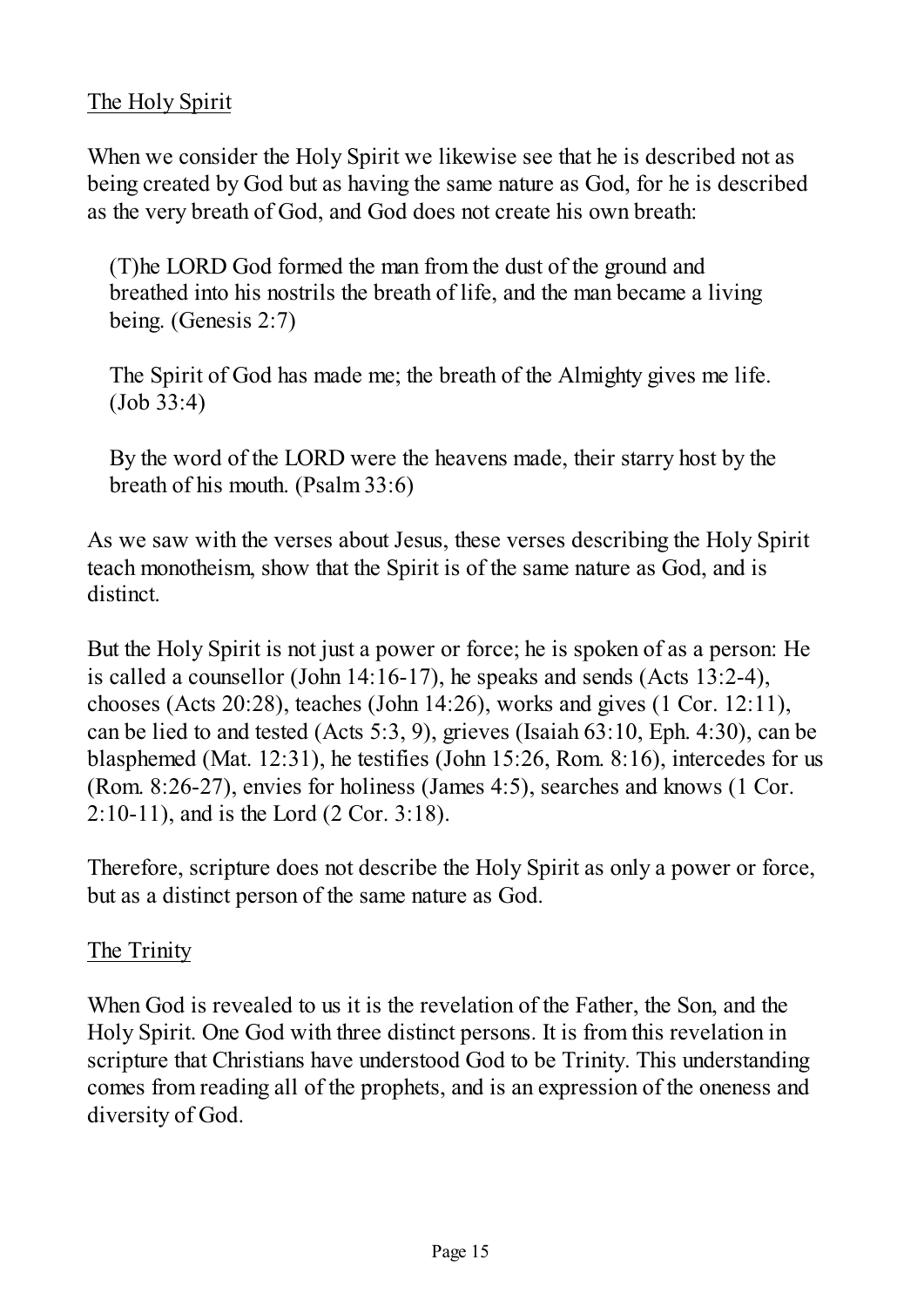#### The Oneness and Diversity of God

To finish this chapter I want to look a bit more at how the prophets before Jesus show that God is not simply oneness but has aspects of both oneness *and* diversity.

#### *Genesis chapter 1*:

In the beginning God created the heavens and the earth. Now the earth was formless and empty, darkness covered the surface of the watery depths, and the Spirit of God was hovering over the surface of the waters. Then God said, "Let there be light," and there was light. God saw that the light was good, and God separated the light from the darkness. (Genesis 1:1-4)

These are the opening verses of the Torah, the Law of Moses. What do we see? We see oneness, there is only one God, but we also see diversity, as this one God sends his Spirit, acts through this word, and has many attributes that he expresses in a variety of ways. God's oneness and diversity are presented to us in the first verses of the Bible.

*The Image of God*. The prophets before Jesus teach that God made us in his image.

So God created man in his own image, in the image of God he created him; male and female he created them. (Genesis 1:27)

To be made in the image of God means to be God' representative/agent, and as his representative we are to display his character in the way we live.

Be holy because I, the LORD your God, am holy. (Leviticus 19:2)

Thus we share in some of God attributes: we are to be like God in truth, love, mercy, etc. The fact that God made us in his image shows an important aspect of God: God is able to share his attributes and still maintain his oneness. That is, there is a oneness and diversity to God.

*Let us make ... (Genesis 1:26).* In the first chapter of the Torah we see that God refers to himself in the plural, *us*. If God wants us to understand that he is absolute oneness then this does not make sense. There is something appropriate about God using the plural to speak of himself.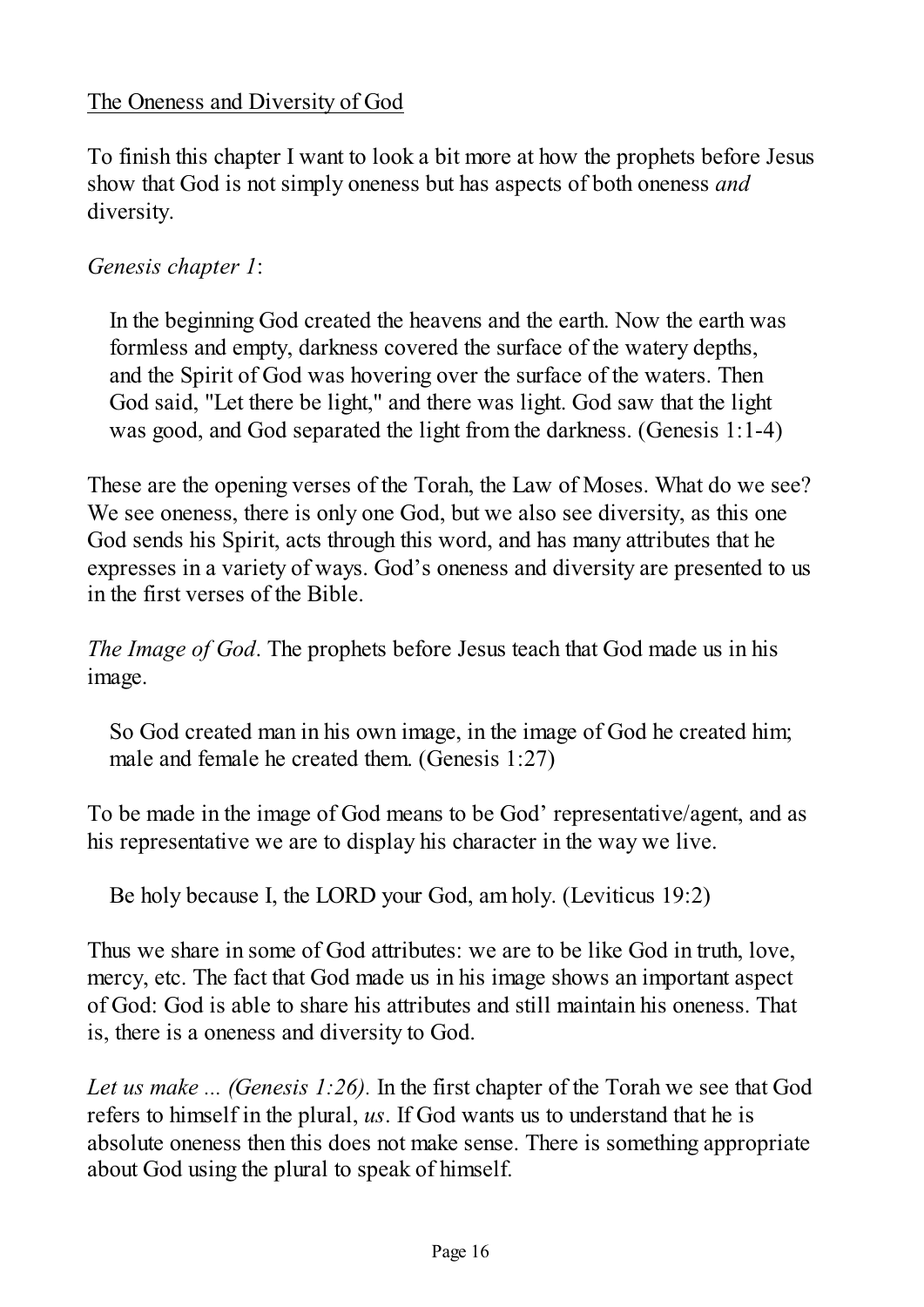*The Spirit of God*. We have already seen earlier in this chapter that the Holy Spirit is described as the breath of God. This is a description of oneness and diversity not oneness alone.

*The Divine Son*. In Isaiah 9:6 the Messiah is called "Might God", yet Isaiah is clear that there is only one God (Isaiah 43:10). Again this shows oneness and diversity.

*The Son of Man*. In Daniel chapter 7 we see the divine man, who comes on the clouds as God does, and receives the worship of all the nations.

In my vision at night I looked, and there before me was one like a son of man, coming with the clouds of heaven. He approached the Ancient of Days and was led into his presence. He was given authority, glory and sovereign power; all peoples, nations and men of every language worshiped him. His dominion is an everlasting dominion that will not pass away, and his kingdom is one that will never be destroyed. (Daniel 7:13- 14)

This again shows the oneness of God on the throne and yet distinction of his person and worship.

To finish this section I will consider Deuteronomy 6:4 because it is often quoted by Muslim leaders to show that the Bible *only* teaches the absolute oneness of God (Tawheed).

Hear, O Israel: The LORD (Yahweh) our God, the LORD is one. (Deuteronomy 6:4)

Deuteronomy 6:4 does not teach Islamic Tawheed because it refers to Yahweh, not Allah, and Yahweh is the God who sends his Spirit and speaks his word; who has many different attributes; who uses the plural to refer to himself; who made us in his image and shares some of his attributes with us; who is the Father of the divine Son and shares his rule with the Son of Man. That is, the God Yahweh has both oneness *and* diversity, and Deuteronomy is reminding us of this oneness but is not denying the diversity.

When Jesus referred to Deuteronomy 6:4 he makes this exact point. First he quotes Deuteronomy 6:4 to show that God is one and then continues by quoting Psalm 110 which shows the divine son ruling with God and God's right hand. (See Mark 12:28-37).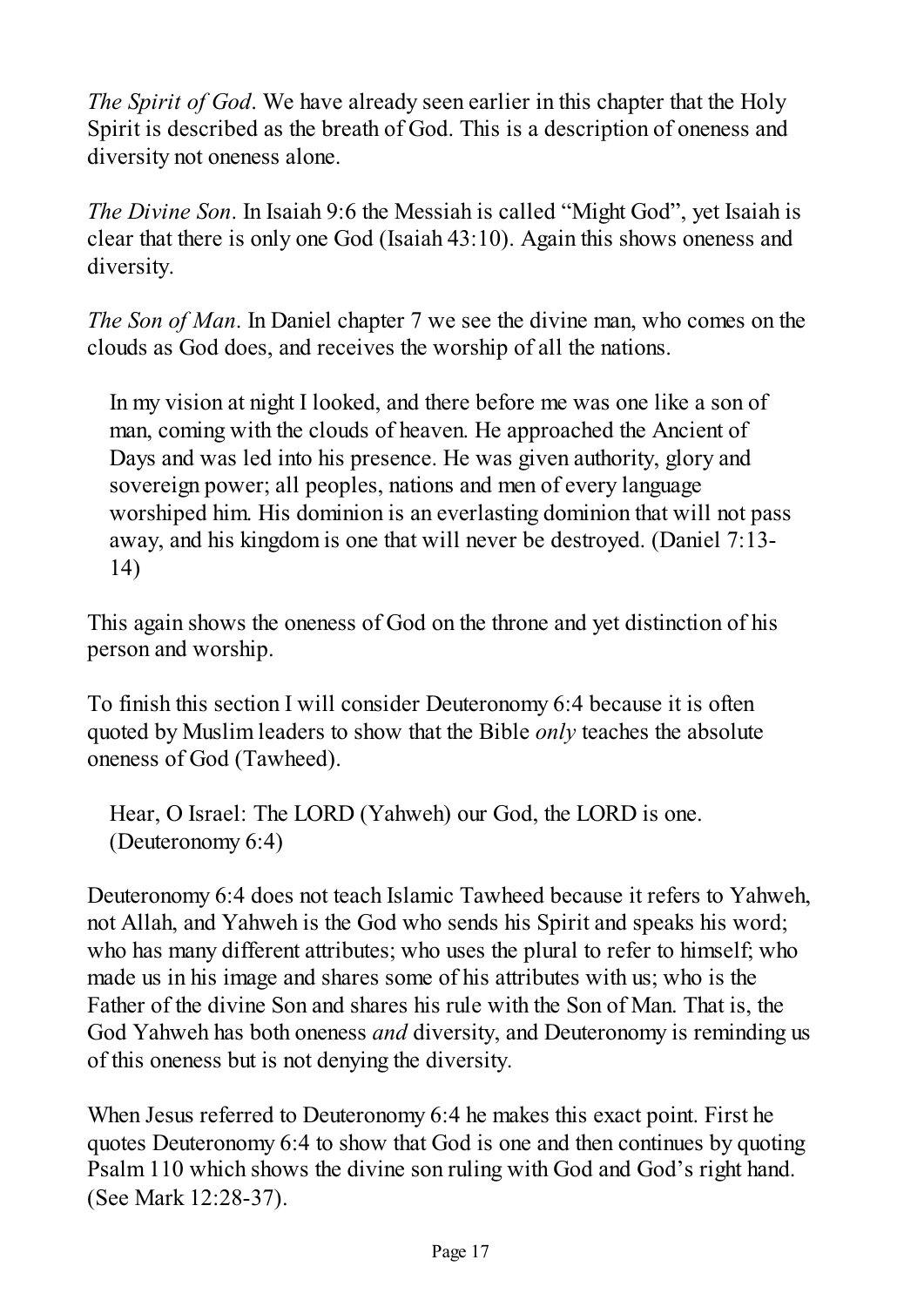To conclude this chapter I wish to state again that the prophets before Jesus never describe God as only oneness, but as having an aspect of oneness and an aspect of diversity. The Trinity is a revelation of this.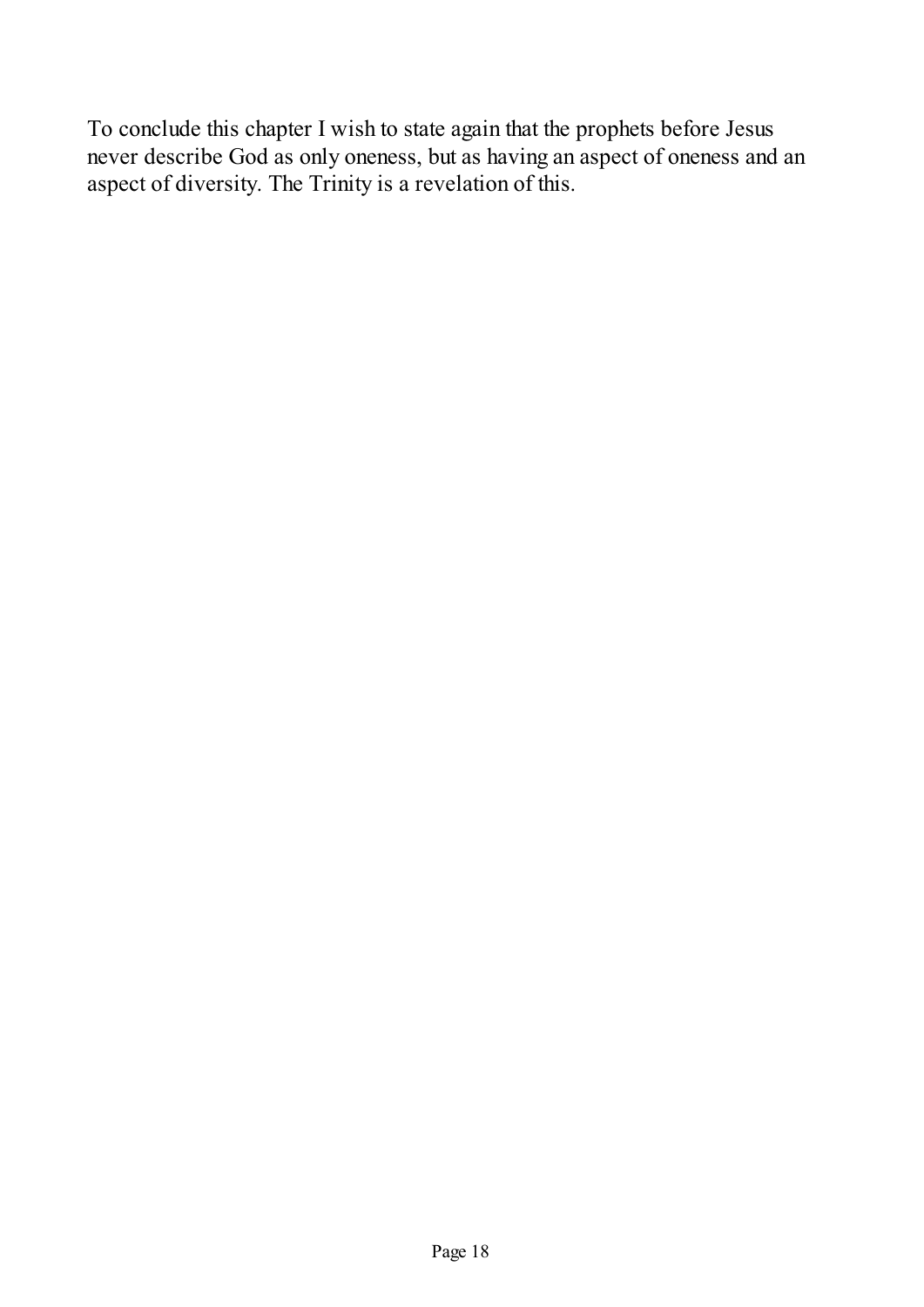# **The Trinity, Reason, and the Personal Nature of God**

As we consider the doctrine of the Trinity and reason, I do not want to give the impression that we can work out the truth about God by only using our reason and logic. God is transcendent and beyond our senses. We can know something of God from creation but ultimately we need God to reveal himself to us for us to know who he is and what he is like. This being said, when God *does* make himself known we should expect this revelation to be reasonable.

The Trinity is often mocked by Muslim leaders for being illogical and against reason. They say it is illogical because it compromises the oneness of God, but as we saw in chapter 3 both Christianity and Islam have an understanding of both God's oneness and diversity and that this diversity does not compromise his oneness. They also say it is impossible for three to be in one, but chapter 4 showed that personal existence is complex and three can be in one. Therefore the Trinity has been shown to be reasonable against these charges. I now wish to consider a different issue and show how the Trinity makes good sense of a God who is both personal and self-sufficient.

Throughout the scriptures God is revealed as being personal. He is not just a force or energy or potential, but is personally active and relational. God is also said to be self-sufficient, that is, God does not need creation but is complete within himself.<sup>7</sup> God created everything as an act of grace, not from necessity.

When these two truths are considered together the doctrine of the Trinity is seen to be reasonable, because, if God is truly self-sufficient and personally active and relational, then it is reasonable to conclude he is personally active and relational *within himself*, otherwise he is not self-sufficient; and this is what the doctrine of the Trinity teaches: that God has related within himself from all eternity: Father, Son, and Spirit. The doctrine of the Trinity affirms the eternal active personal nature of God; it makes sense of our belief that God is love (1 John 4:8) because it shows how love has been active in God for all eternity.

Tawheed, on the other hand, has difficulty at this point. If God is only absolute oneness how can he be personally active and relational since these require some type of distinction, which Tawheed denies. It is reasonable to conclude that a God of absolute oneness is *potentially* personal but not actively personally from all eternity. In this case God is dependent upon creation and not self-sufficient. The doctrine of the Trinity solves this problem while Tawheed does not.

<sup>7</sup> This is called the *aseity* of God.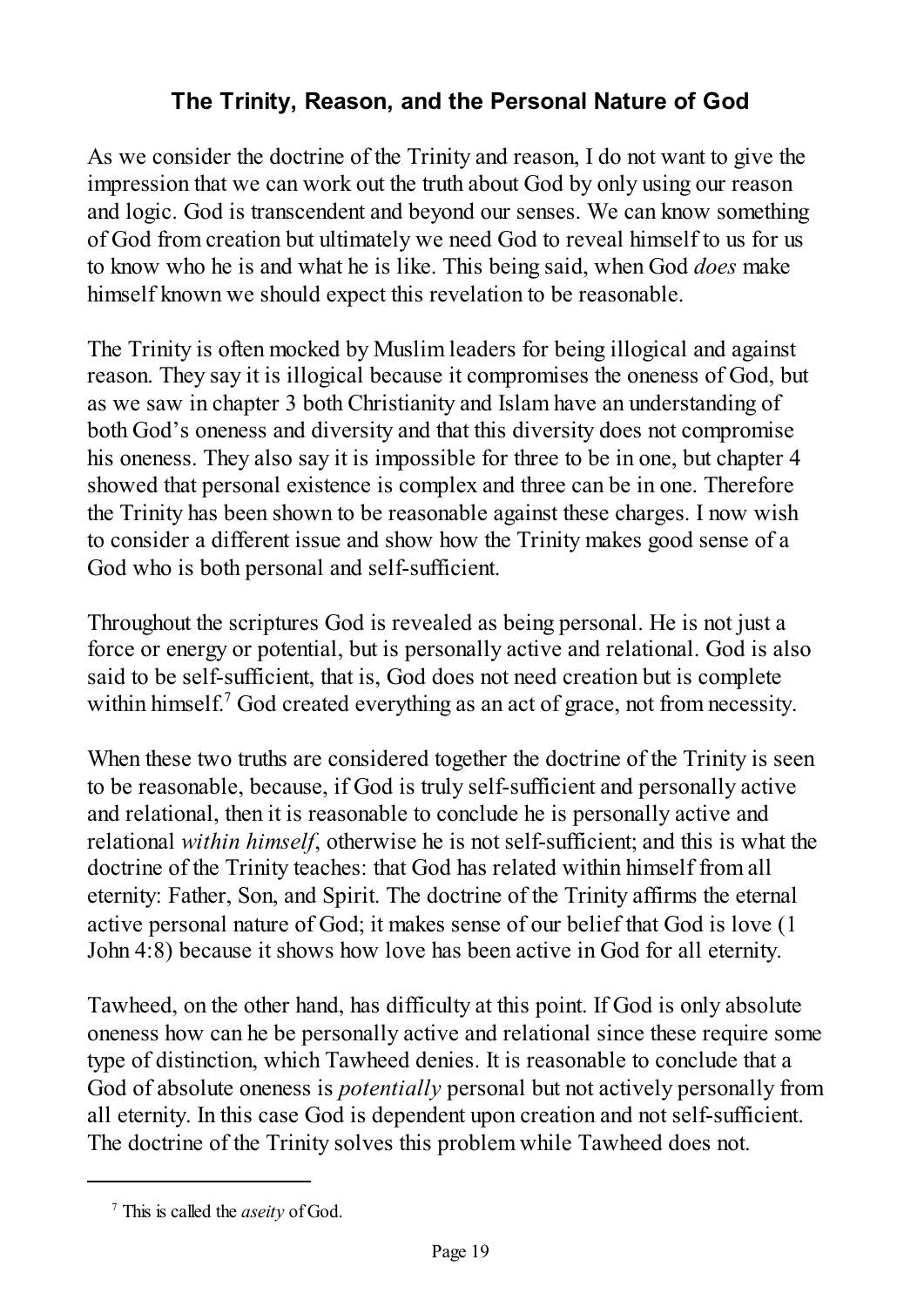## **The Qur'an and the Trinity**

As we have seen earlier, when the Qur'an explains its understanding of the Trinity it is of God, Mary, and Jesus:

They are unbelievers who say, "God is the Third of Three". No god is there but One God. ... The Messiah, son of Mary, was only a Messenger; Messengers before him passed away; his mother was a just a woman; they both ate food. (Qur'an 5:73-75, Arberry)

This is not the Trinity that Christians believe but is still a denial of the concept. However, while the Qur'an denies the Trinity, some remnants of Trinitarian theology remain in the Qur'an.

The first example is the Qur'an's account of Jesus creating birds from clay. One of God's unique attributes is that he is the creator. Being the creator is what defines him and makes him unique to everything else. Yet in the Qur'an we see that Jesus has this unique attribute of God and expresses it in exactly the same way as God.<sup>8</sup> God created Adam from clay and breathes into him the breath of life:

When your Lord said to the angels, "I shall create mankind from clay. When I have formed him and breathed some of my Spirit into him ... I created (him) with my own hands." (Qur'an 38:71-75, Jones)

And in exactly the same way Jesus creates:

I (Jesus) have come to you with a sign from your Lord. I will create for you out of clay the likeness of a bird; then I will breathe into it, and it will be a bird, by the permission of God. (Qur'an 3:49, Arberry)

This story of Jesus creating birds comes from an early Christian fable<sup>9</sup> about the childhood of Jesus, and it demonstrates Jesus' divinity by showing him as the creator, that is, it is a Trinitarian story.

In the Qur'an the story now says that Jesus only did this by God's permission;

<sup>&</sup>lt;sup>8</sup> Some people have said to me that Moses created when he threw his staff on the ground and it became a snake (Exodus 4), however, Moses ran from the snake in fear of what God had done. This is completely different to the fable of Jesus who creates in precisely the same way as God did when he created Adam.

<sup>9</sup> *The Infancy Gospel of Thomas*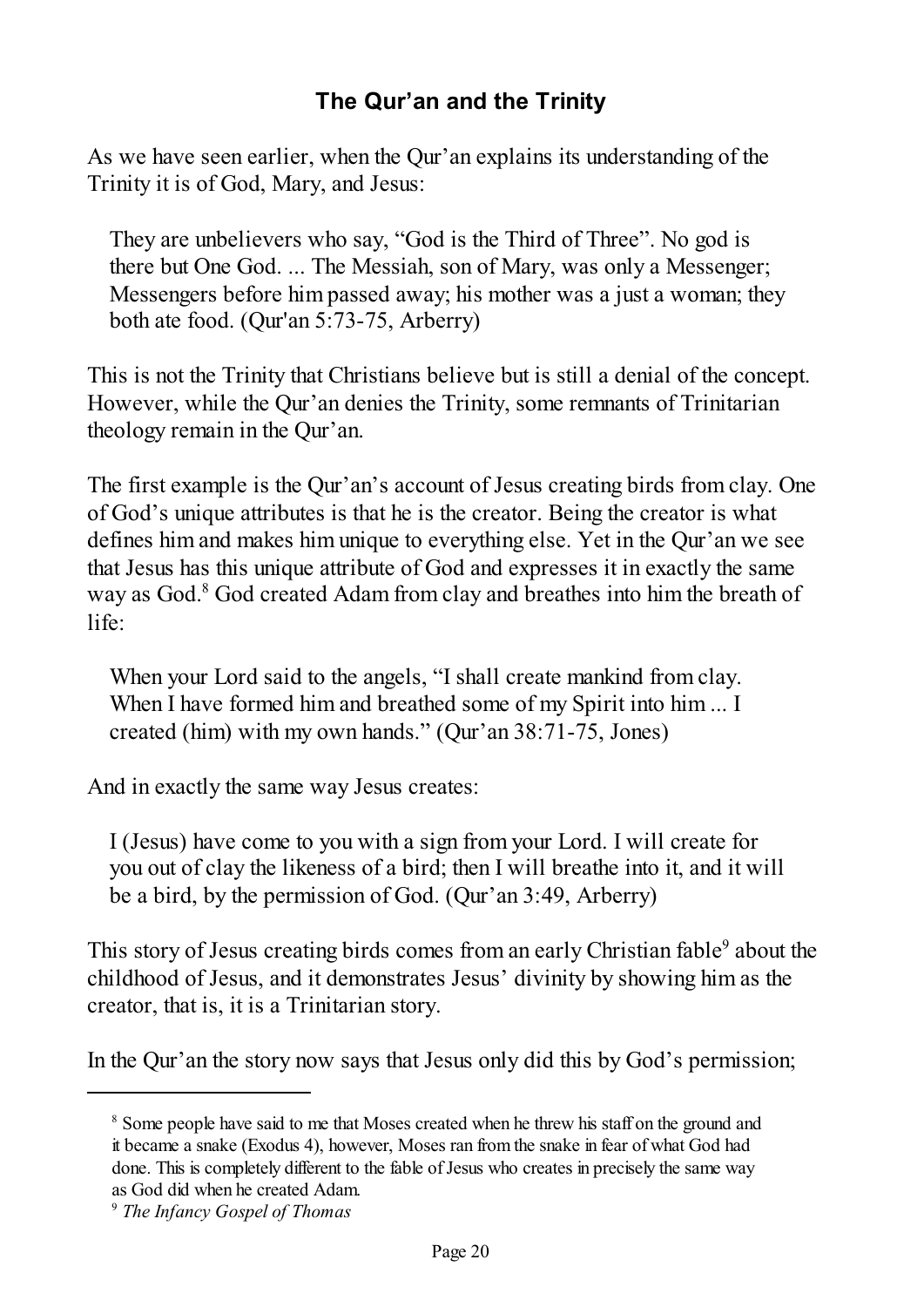however, this does not remove Jesus' divinity from the story, because creating is a unique attribute that defines God. If God shares this attribute with Jesus then Jesus shares in what is uniquely God's. If God can share this attribute with anyone then he is no longer unique. Therefore, an element of Trinitarian theology remains in the Qur'an.

The second example is when Jesus is given the title of *Word of God*.

And the angels called to him (Zechariah), standing in the Sanctuary at worship, "Lo, God gives you good tidings of John, who shall confirm<sup>10</sup> a Word of God (Jesus)." (Qur'an 3:39, Arberry)

The Messiah, Jesus son of Mary, was only the Messenger of God, and His Word that He committed to Mary (Qur'an 4:171, Arberry)

As we saw in the previous chapter, to call Jesus the Word of God is a Trinitarian statement. It shows that he comes from God not by way of creation, but as the word, having the same nature as God. This is the original meaning of calling Jesus the Word of God. In the Qur'an the meaning is different, when Jesus is called the Word of God it means his creation came as a result of God's word/command to Mary. The problem with this is that every human being, and everything, is created by God's word/command, and so to call Jesus the Word of God is not saying anything special - but it *is* a special title. The only valid reason to call Jesus the Word of God is the original Trinitarian reason, and so we see another element of Trinitarian theology remaining in the Qur'an.

The last example is with the Holy Spirit. There are different opinions regarding the Holy Spirit in Islam. Most would say he is the angel Gabriel though the Qur'an never makes this connection.

In the Qur'an the Holy Spirit is God's breath through whom he gave Adam life (Q. 15:29). God sends his Spirit with revelation (Q. 16:102), and the Spirit comes as a man to Mary (Q. 19:17) to announce the birth of Jesus. Therefore, in the Qur'an the Holy Spirit is the personal breath of God. This is Trinitarian.

When Muhammad was asked to explain the Holy Spirit he had no answer as we see from this verse in the Qur'an:

They will ask you about the Spirit. Say, "The Spirit is part of the affair of

<sup>&</sup>lt;sup>10</sup> John prepared the way for Jesus.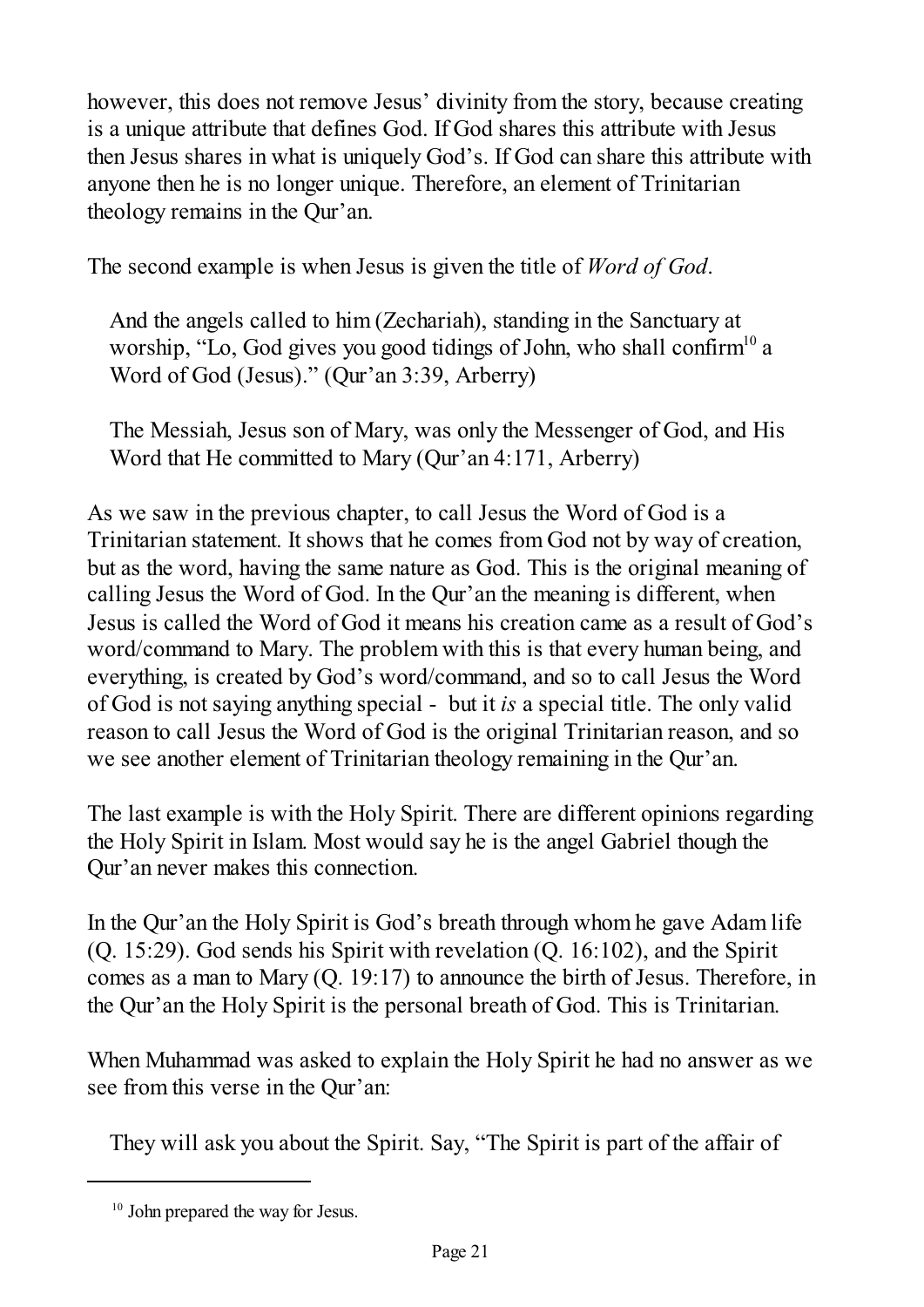my Lord; and you have been given only little knowledge (of it)" (Qur'an 17:85, Jones)

The Qur'an does not give an answer to this important question.

To conclude: In this chapter we have considered the Trinity in the Qur'an. We have seen that the Qur'an's understanding of God, Mary, and Jesus, is not the Christian Trinity; we have seen that elements of Trinitarian theology still remain in the Qur'an; and that the Qur'an does not answer important questions about the nature of God.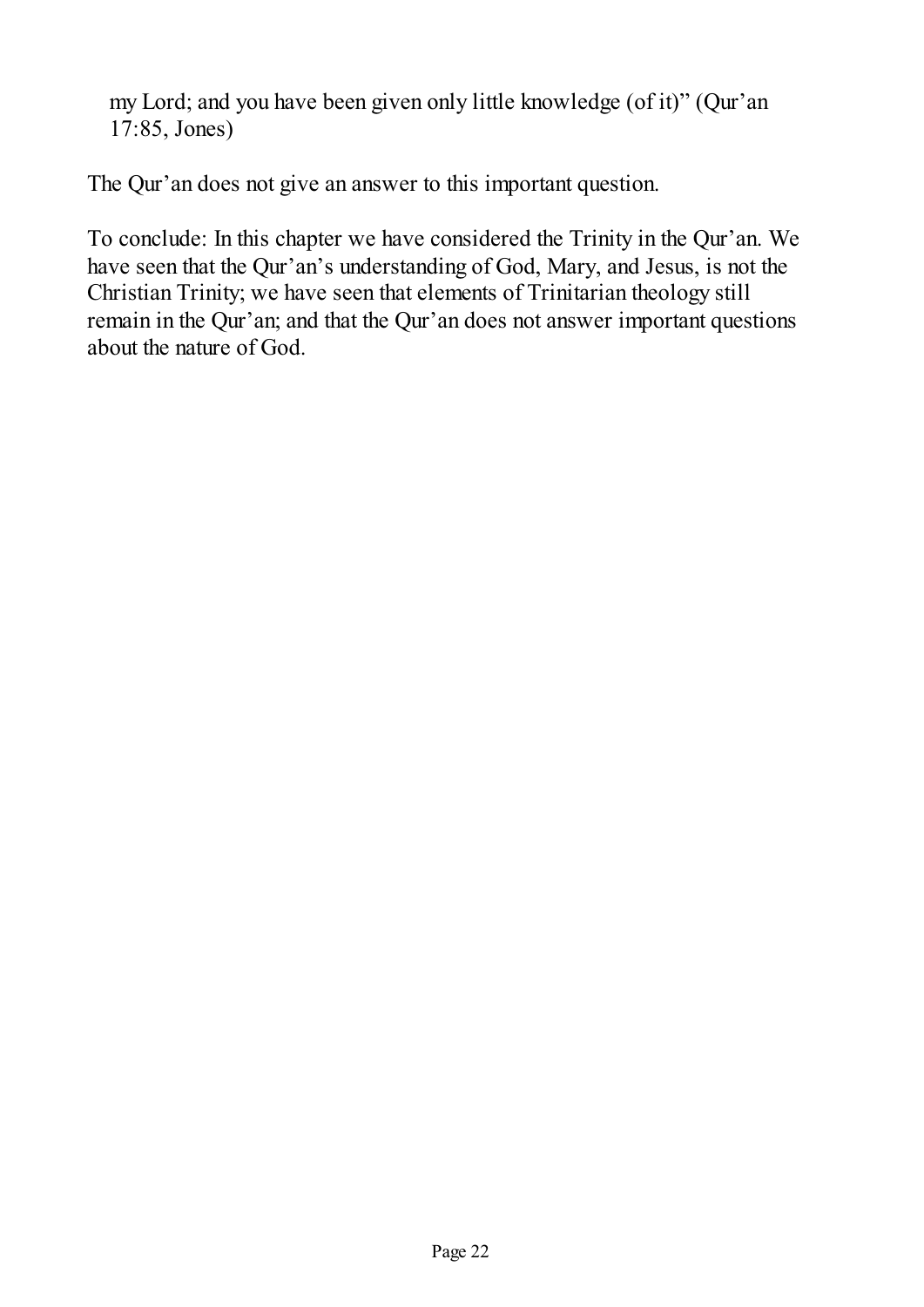## **Conclusion**

In this booklet we have taken steps towards understanding the doctrine of the Trinity and examined some of our assumptions along the way. We have seen that Islam too has an understanding of God's oneness and diversity, and therefore Muslims cannot accuse the Trinity of compromising the oneness of God. We have seen that transcendent and spatial personal existence is complex and that three can be in one; and we have seen that the Father, Son, Spirit relationship is the message of all the prophets that comes to its fulfilment with Jesus. I hope this has helped you to understand the Trinity better.

Finally, I wish to commend the Trinity to Muslims because of the unity of scripture. As was outlined in chapter 2, the Bible is not one book but many books, from many prophets, in different languages, from different times, and different locations. Yet, in spite of this great diversity there is one message.



In this booklet we have only considered the Trinity but we could have considered any Christian belief. As this table shows, the basic beliefs of Christianity are in fact the teachings of the all the prophets. This unity of scripture testifies to the truthfulness and preservation of the Bible. If you say you believe the prophets then believe what the prophets have written and God has fulfilled.

The Next Step: Why not read about the Father, Son, and Spirit for yourself? Read a Gospel and see what God has done for us. Ask a Christian for a copy or search for it online. I recommend that you start with the book called *Matthew*.